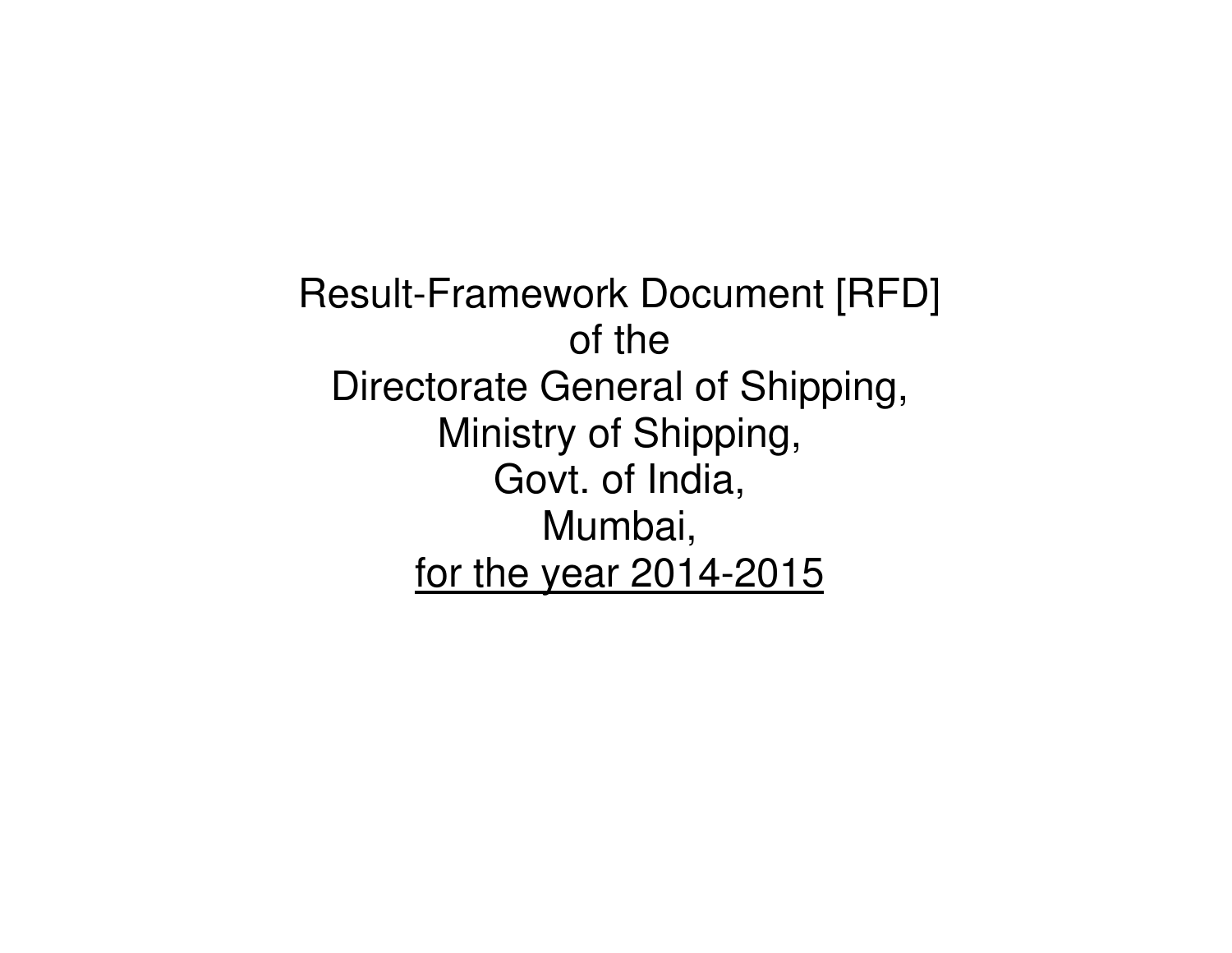#### **Section 1:**

## **1.1. Vision, Mission, Objectives and Functions:**

#### **1.1.1 Vision:**

To be recognized, globally, as a highly effective, efficient, responsible and progressive maritime administration & maritime assistance service.

#### **1.1.2. Mission:**

- 1.1.2.1. To provide an effective supervisory and regulatory eco-system for the merchant shipping industry in India conducive to:
	- 1.1.2.1.1. foster the development of and to ensure an efficient maintenance of the Indian mercantile marine;
	- 1.1.2.1.2. achieve safe, efficient and secure merchant shipping;
	- 1.1.2.1.3. protect the marine environment;
	- 1.1.2.1.4. promote an all-round growth of the maritime industry;
- 1.1.2.2. Provide support to the Government of India in developing and implementing a holistic, integrated & perspective maritime development program that has a positive impact on the national economy.
- 1.1.2.3. Develop and sustain a high quality human resource management catering to the emerging and challenging needs of the global & national maritime industry for competent seafarers, by regulating maritime education and capacity building as per the requirement of the Standards of Training, Certification & Watch keeping [STCW] Convention of the International Maritime Organisation [IMO].
- 1.1.2.4. Ensure good governance by adhering to the highest standards of integrity, quality and efficiency in delivery of merchant shipping services through constant innovation, technology up-gradation and value addition.
- 1.1.2.5. Develop measures to ensure compliance of the relevant international instruments relating to safety & security of merchant ships, protection of the marine environment and welfare of seafarers.
- 1.1.2.6. Strengthening the maritime legal framework to ensure the safety of merchant vessels, life & cargo life at sea.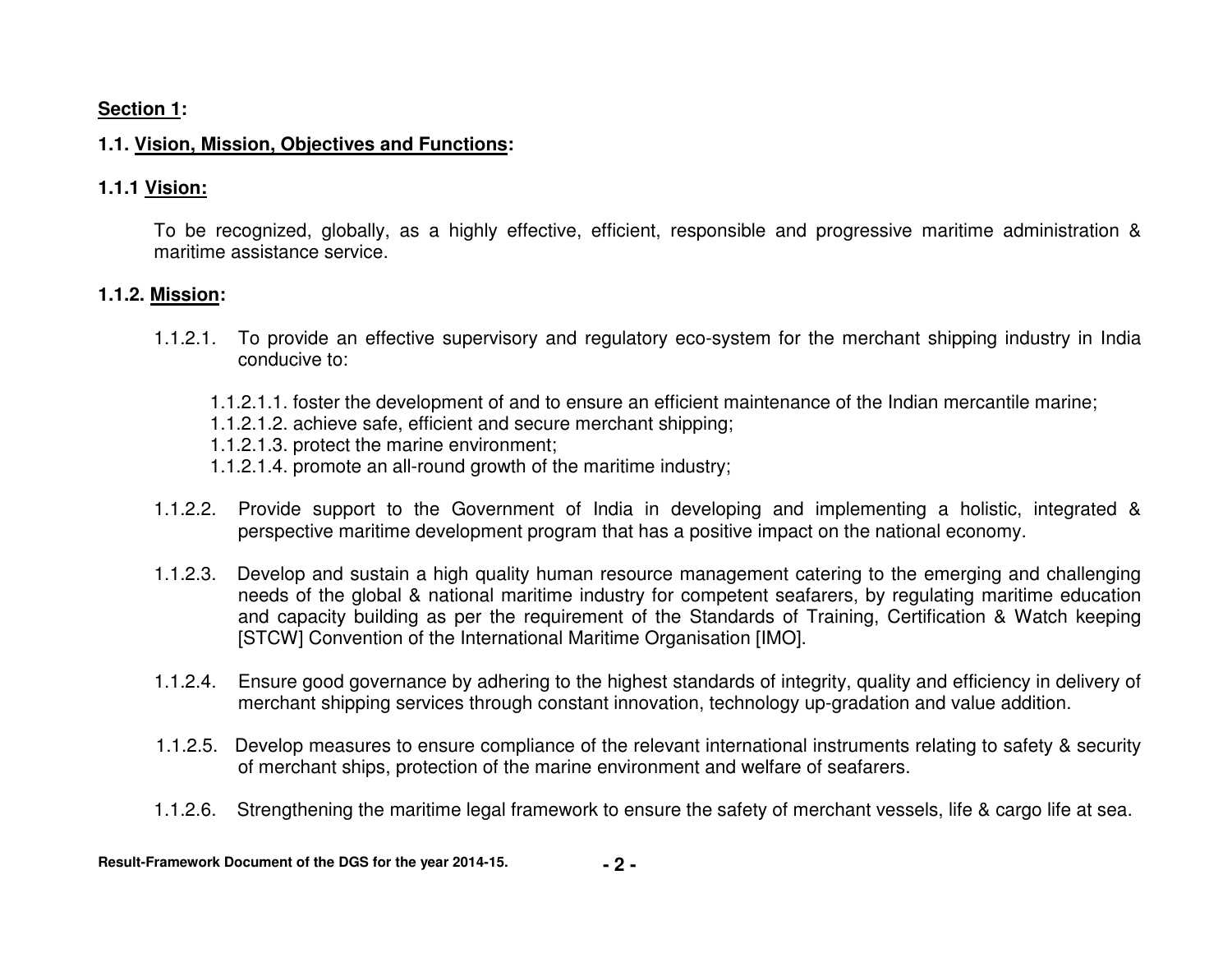## **1.1.3. Objectives:**

- 1.1.3.1. Facilitate issuance of certificates of competency, Continuous Discharge Certificates & Seafarers' Identity Documents.
- 1.1.3.2. Strengthening maritime education, training, capacity building & human resource development.
- 1.1.3.3. Updating the regulatory framework.
- 1.1.3.4. Increasing the safety of sea shipping & promote marine environment protection.
- 1.1.3.5. Increasing merchant shipping fleet, tonnage & coastal shipping under the Indian flag.

# **1.1.4. Functions :**

- 1.1.4.1. To formulate & implement policies for fostering maritime shipping & navigation and acquisition & registration of ships.
- 1.1.4.2. To formulate & implement policies for shipping development / coastal shipping.
- 1.1.4.3. To implement policies on tonnage tax & to formulate & implement policies for the fishing vessels, floating crafts & sailing vessels industries.
- 1.1.4.4. Development, implementation and enforcement of a regulatory framework for the merchant shipping industry, including under the Merchant Shipping [MS] Act, 1958, Multimodal Transportation of Goods [MMTG] Act, 1993 and rules made there under, inter- alia.
- 1.1.4.5. Oversee the provision of quality/ professional education & training for mercantile mariners and their competency certification and maintenance of a database of Indian seafarers.
- 1.1.4.6. Effectivise compliance of maritime safety and environmental regulations, including prevention & control of pollution arising from ships and administration of related legislation(s).
- 1.1.4.7. Continual monitoring by grading mechanism for the recruitment agents for seafarers' employment.
- 1.1.4.8. Conduct of quality oriented competency examinations and assessments of seafarers.
- 1.1.4.9. Issuance of Continuous Discharge Certificates [CDCs].
- 1.1.4.10. Project initiation for issuance of Seafarers' Identity Documents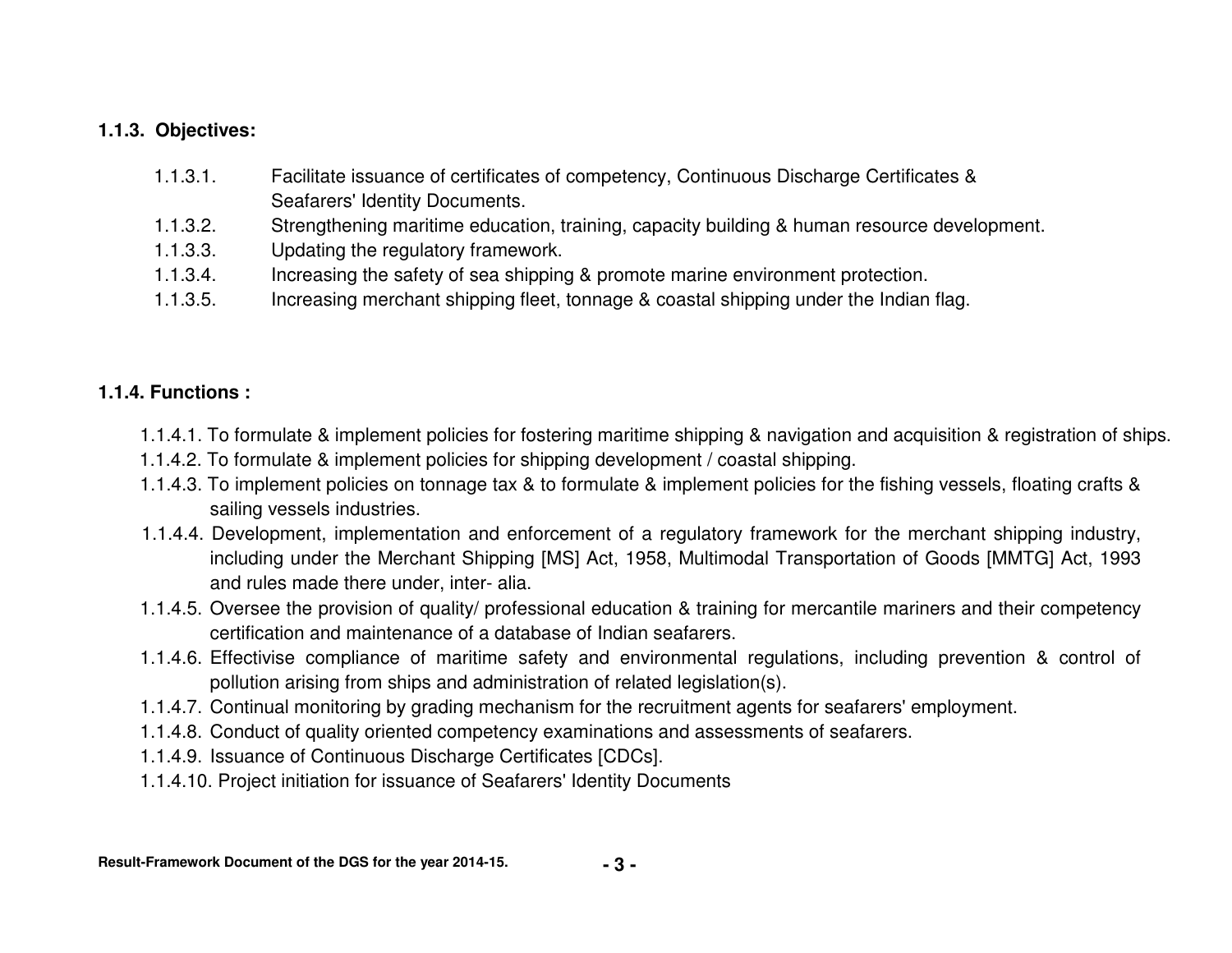# **Section 2:**

## **Key Objectives, Success Indicators and Targets:-**

|                                                                                                                           |                       |                                                                                                                          |                                                                                                              |             |                                        |                 |              | <b>Target / Criterion Value</b> |        |        |  |  |
|---------------------------------------------------------------------------------------------------------------------------|-----------------------|--------------------------------------------------------------------------------------------------------------------------|--------------------------------------------------------------------------------------------------------------|-------------|----------------------------------------|-----------------|--------------|---------------------------------|--------|--------|--|--|
| <b>Objectives</b>                                                                                                         | Weight-<br>age of the | <b>Actions</b>                                                                                                           | <b>Success</b><br><b>Indicator</b>                                                                           | <b>Unit</b> | Weight- -<br>-age of<br><b>success</b> | Exce-<br>-llent | Very<br>Good | Good                            | Fair   | Poor   |  |  |
|                                                                                                                           | objective<br>(%)      |                                                                                                                          |                                                                                                              |             | indicator<br>(%)                       | 100%            | 90%          | 80%                             | 70%    | 60%    |  |  |
| (1)                                                                                                                       | (2)                   | (3)                                                                                                                      | (4)                                                                                                          | (5)         | (6)                                    | (7)             | (8)          | (9)                             | (10)   | (11)   |  |  |
| 1. Facilitate<br>issuance of<br>certificates of<br>competency,<br>Continuous<br>Discharge<br>Certificates &<br>Seafarers' | 25                    | 1.1. Conduct of<br>exams and issue<br>of certificates of<br>competency<br>[COC] for Indian<br>seafarers - Deck<br>side   | 1.1.1 No. of<br>candidates<br>passed and<br>COCs issued<br>after conduct of<br>exams - Deck<br>side          | No.         | 7.5                                    | 3,600           | 3,550        | 3,200                           | 3,100  | 3,000  |  |  |
| Identity<br>Documents.<br>(Mission -<br>Ministry)                                                                         |                       | 1.2. Conduct of<br>exams and issue<br>of certificates of<br>competency<br>[COC] for Indian<br>seafarers - Engine<br>side | 1.2.1 No. of<br>candidates<br>passed and<br><b>COCs issued</b><br>after conduct of<br>exams - Engine<br>side | No.         | 7.5                                    | 3,000           | 2,900        | 2,800                           | 2,700  | 2,600  |  |  |
|                                                                                                                           |                       | 1.3. Issuance of<br>Continuous<br>Discharge<br>Certificates<br>(CDC)                                                     | 1.3.1. No. of<br>CDCs issued to<br>Indian candidates                                                         | No.         | 8.00                                   | 16,000          | 15,500       | 15,000                          | 14,500 | 14,000 |  |  |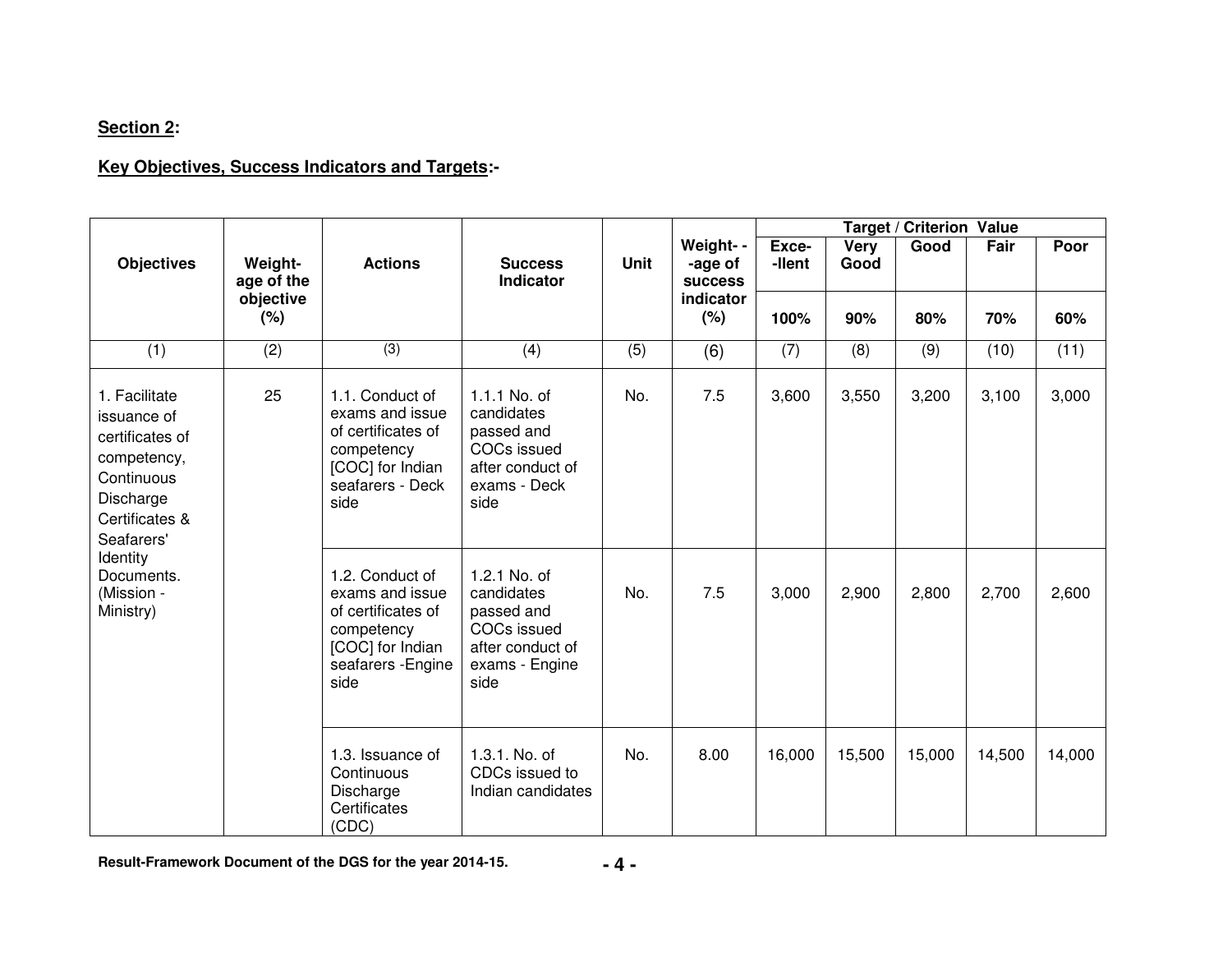|                                                           |    | 1.4. Initiation/<br>Implementation<br>of SID Project on<br>UID platform        | 1.4.1.Completing<br>Tendering<br>process and<br>award of contract                                                  | Date                      | 01             | 15.06.<br>14 | 30.06.<br>14 | 10.07.<br>14 | 20.07.<br>14 | 30.07.<br>14 |
|-----------------------------------------------------------|----|--------------------------------------------------------------------------------|--------------------------------------------------------------------------------------------------------------------|---------------------------|----------------|--------------|--------------|--------------|--------------|--------------|
|                                                           |    |                                                                                | 1.4.2. Test<br>running of the<br>project                                                                           | Date                      | 0.5            | 15.11.<br>14 | 30.11.<br>14 | 10.12.<br>14 | 20.12.<br>14 | 31.12.<br>14 |
|                                                           |    |                                                                                | 1.4.3.<br>Commencing of<br>the project                                                                             | Date                      | 0.5            | 01.01.<br>15 | 15.01.<br>15 | 31.01.<br>15 | 15.02.<br>15 | 28.02.<br>15 |
| 2. Strengthening<br>maritime<br>education and<br>training | 20 | 2.1 Improving the<br>quality of<br>maritime training<br>for pre-sea<br>course. | 2.1.1 Enforcing<br>Comprehensive<br>Inspection<br>Programme (CIP)<br>on Pre-Sea<br>Maritime Training<br>Institutes | No. of<br>Institut<br>es. | 5              | 42           | 37           | 33           |              |              |
|                                                           |    |                                                                                | 2.1.2<br>Updation of<br>Website with<br>Admitted Intake                                                            | Date                      | 5              | 28.02.<br>15 | 10.03.<br>15 | 15.03.<br>15 | 20.03.<br>15 | 31.03.<br>15 |
|                                                           |    |                                                                                | 2.1.3<br>Policy Circular,<br>notices, orders<br>for Ratings and<br>Officers                                        | Nos.                      | 5              | 30           | 25           | 20           | 15           | 10           |
|                                                           |    | 2.2 Improving the<br>quality of<br>maritime training                           | 2.2.1<br>Setting up of<br>Committee                                                                                | Date                      | $\overline{2}$ | 31.5.14      | 15.6.14      | 30.6.14      | 15.7.14      | 31.7.14      |
|                                                           |    | for post-sea<br>course by<br>formulating<br>guidelines for CIP<br>on post-sea  | 2.2.2 Formulation<br>of CIP guideline<br>for Post Sea<br>Maritime Training<br>Institutes                           | Date                      | $\overline{c}$ | 31.12.<br>14 | 31.01.<br>15 | 28.02.<br>15 | 15.03.<br>15 | 31.03.<br>15 |
|                                                           |    | courses.                                                                       | 2.2.3<br>Issuing<br>Guidelines of CIP<br>for Post Sea<br>Institutes                                                | Date                      | $\mathbf{1}$   | 1.2.15       | 15.2.15      | 1.3.15       | 15.3.15      | 31.3.15      |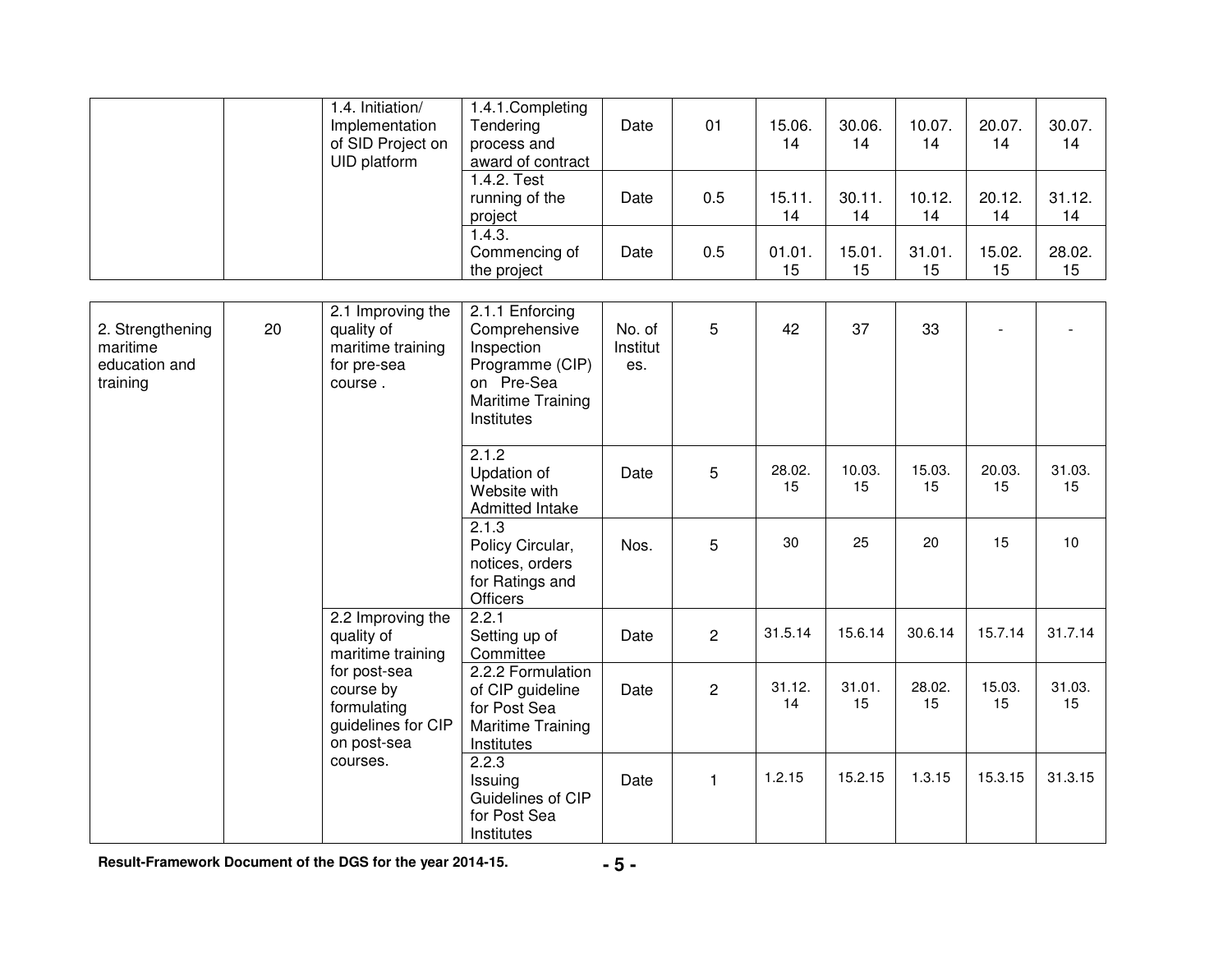| 3. Updating the<br>regulatory<br>framework** | 15 | 3.1. Submission<br>& re-submission<br>of Draft Cabinet<br>Note to the<br>Ministry on<br>Accession of<br>International<br>Conventions & /<br>or Amendment to<br>the Merchant<br>Shipping Act,<br>1958 /other Acts. | 3.1.1 Number of<br>Submissions or<br>re-submissions of<br>Draft Cabinet<br>Notes to the<br>Ministry. | <b>Nos</b> | 5 | 06 | 05 | 04 | 03 | 02 |
|----------------------------------------------|----|-------------------------------------------------------------------------------------------------------------------------------------------------------------------------------------------------------------------|------------------------------------------------------------------------------------------------------|------------|---|----|----|----|----|----|
|                                              |    | 3.2 Forwarding &<br>re-forwarding of<br>Draft<br>the<br>Merchant<br>Shipping Rules to<br>the Ministry.                                                                                                            | 3.2.1. Number of<br>forwarding & re-<br>forwarding of the<br>draft Rules to the<br>Ministry.         | <b>Nos</b> | 5 | 12 | 10 | 08 | 06 | 04 |
|                                              |    | 3.3 Forwarding<br>the inputs on<br>bilateral<br>/multilateral<br>issues to the<br>Ministry.                                                                                                                       | 3.3.1 Number of<br>forwarding of the<br>inputs to the<br>Ministry.                                   | <b>Nos</b> | 5 | 20 | 18 | 16 | 14 | 12 |

\*\*The targets may vary depending upon the circumstances to justify the withholding of amendment / bilateral issues received from the Ministry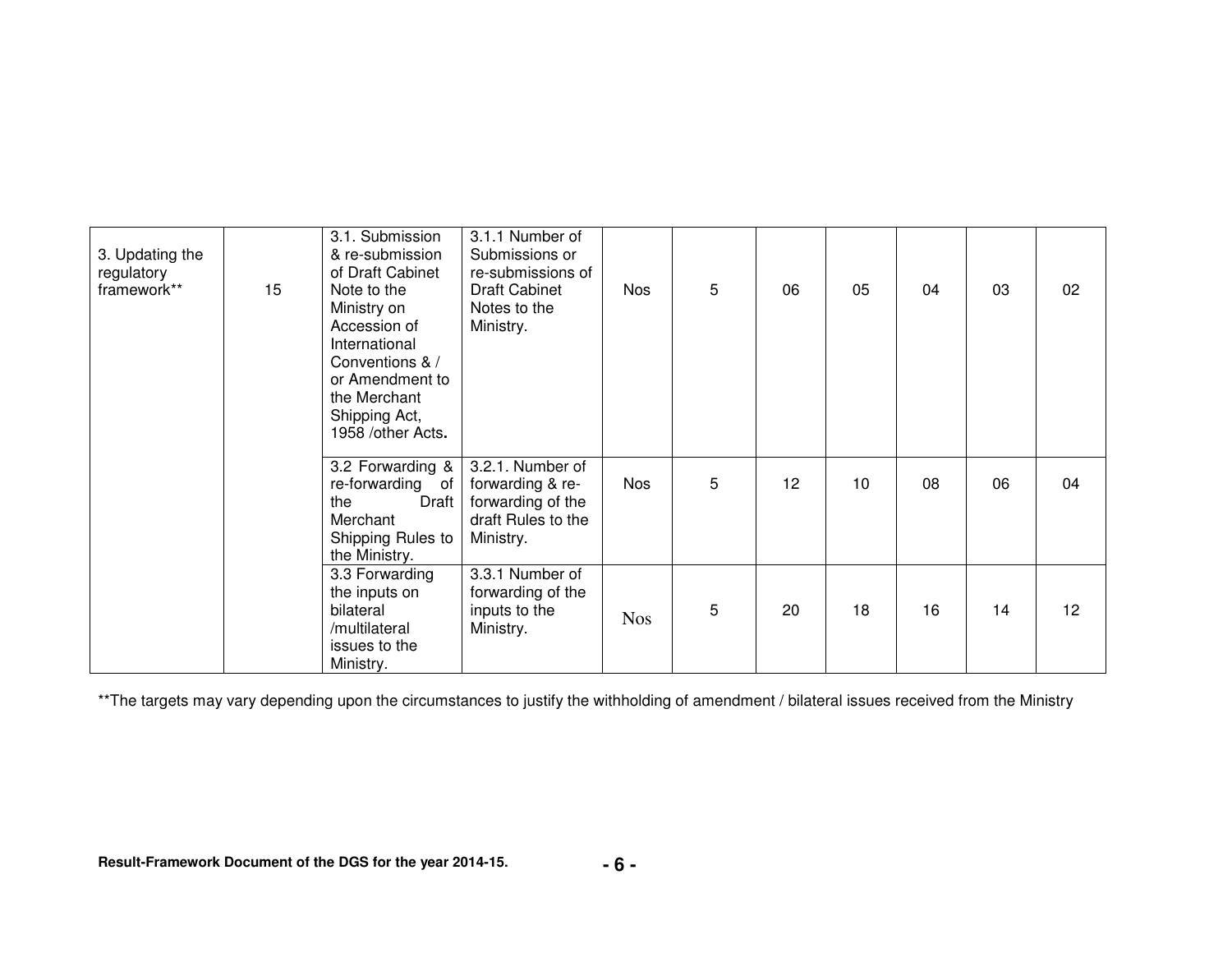| 4. Safety of sea<br>shipping<br>(Mission -<br>Ministry) | 15 | 4.1. Port State<br>Control<br>[PSC]inspections | 4.1.1 No. of<br>inspections<br>carried out (PSC) | No. | 7.5 | 800 | 720 | 640 | 560 | 480 |
|---------------------------------------------------------|----|------------------------------------------------|--------------------------------------------------|-----|-----|-----|-----|-----|-----|-----|
|                                                         |    | 4.2. Flag State<br>inspections [FSI]           | 4.2.1 No. of<br>inspections<br>carried out (FSI) | No. | 7.5 | 370 | 333 | 296 | 259 | 222 |

| 5*. Increase in<br>Tonnage under<br>Indian flag and<br>issuance of   | 10 | 5.1. Absolute<br>Tonnage<br>Increase in<br>tonnage under<br>Indian Flag                                         | 5.1.1<br>Achievement of<br>Indian tonnage,<br>by the end of FY                                      | Million<br>GT | 5.00 | 10.80 | 10.70 | 10.60 | 10.55 | 10.50 |
|----------------------------------------------------------------------|----|-----------------------------------------------------------------------------------------------------------------|-----------------------------------------------------------------------------------------------------|---------------|------|-------|-------|-------|-------|-------|
| chartering<br>permissions/<br>Licences<br>(Objectives -<br>Ministry) |    | of<br>5.2<br>Issuance<br>chartering<br>permission/Specif<br>Period<br>ied<br>Licence to foreign<br>flag vessels | 5.2.1<br>Achievement in<br>issuance of<br>chartering<br>permissions/Spec<br>ified Period<br>Licence | No.           | 3.00 | 2000  | 1800  | 1600  | 1400  | 1200  |
|                                                                      |    | 5.3 Issuance of<br>General Trading<br>Licences to<br>Indian flag<br>vessels                                     | 5.3.1<br>Achievement in<br>issuance of<br>General Trading<br>Licence                                | No.           | 2.00 | 300   | 250   | 200   | 150   | 100   |

 **\*** Tonnage enhancement of the Indian merchant fleet is a stated objective under the National Maritime Agenda 2010-20. However, the same is influenced by several global & domestic factors and parameters; mostly beyond the administrative control of the D.G.Shipping, GoI, such as domestic & international trade trends, availability of finances for ship acquisitions, fiscal policy measures, etc. But, the latter will facilitate the creation of an amenable ecosystem for the purpose, particularly & inter-alia, simplification of vessel registration procedures in the MMDs [Registrars] & rationalization of vessel licensing procedures.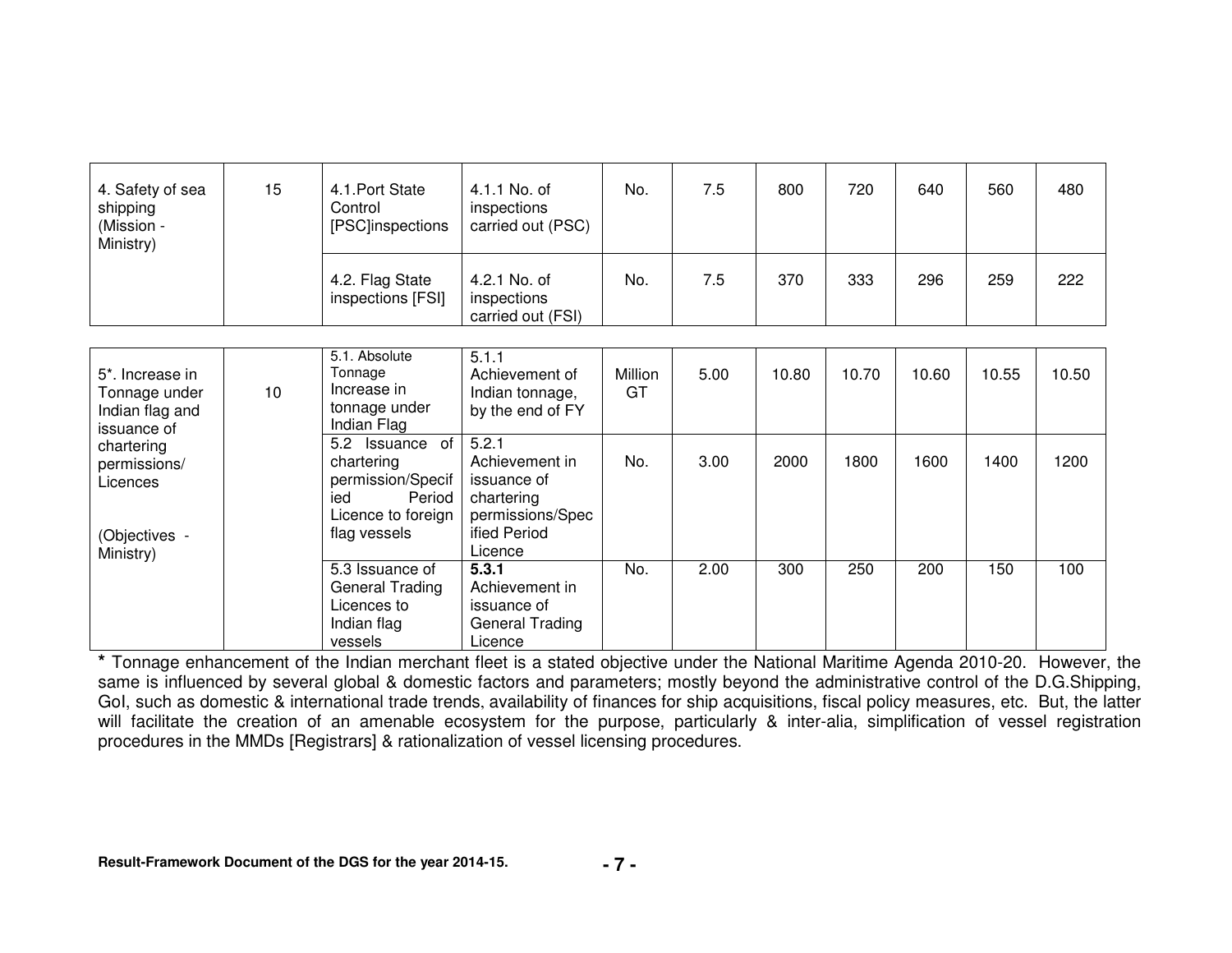|                                                              |                                                                                          |                                                            |             |                          |                       |                     | <b>Target / Criterion Value</b> |                      |                      |
|--------------------------------------------------------------|------------------------------------------------------------------------------------------|------------------------------------------------------------|-------------|--------------------------|-----------------------|---------------------|---------------------------------|----------------------|----------------------|
| <b>Objective</b>                                             | <b>Actions</b>                                                                           | <b>Success Indicator</b>                                   | <b>Unit</b> | Weight- -<br>-age<br>(%) | Exce-<br><b>Ilent</b> | <b>Very</b><br>Good | Good                            | Fair                 | Poor                 |
|                                                              |                                                                                          |                                                            |             |                          | 100%                  | 90%                 | 80%                             | 70%                  | 60%                  |
| (1)                                                          | (2)                                                                                      | (3)                                                        | (4)         | (5)                      | (6)                   | (7)                 | (8)                             | (9)                  | (10)                 |
| 1. Efficient<br>functioning of<br>the RFD system             | Timely submission of the<br>Draft RFD of 2015-16 for<br>an approval                      | On-time<br>submission                                      | Date        | $\overline{c}$           | March<br>5,<br>2015   | March<br>6,<br>2015 | March<br>9,<br>2015             | March<br>10,<br>2015 | March<br>11,<br>2015 |
|                                                              | Timely submission of<br>results of the RFD for<br>2013-14                                | On-time<br>submission                                      | Date        | 1                        | May 1,<br>2014        | May 2,<br>2014      | May 5,<br>2014                  | May 6,<br>2014       | May 7,<br>2014       |
|                                                              |                                                                                          |                                                            |             |                          |                       |                     |                                 |                      |                      |
| 2. Enhanced<br>transparency/<br>improved<br>service delivery | Rating from an<br>independent audit of an<br>implementation of the<br>Citizens & Clients | Degree of an<br>implementation<br>of the<br>commitments in | $\%$        | $\overline{2}$           | 100                   | 95                  | 90                              | 85                   | 80                   |
| of the Ministry/                                             | Charter (CCC)                                                                            | <b>CCC</b>                                                 |             |                          |                       |                     |                                 |                      |                      |
| <b>Department</b>                                            | Independent audit of<br>the Public Grievance<br>Redressal System<br>[PGRS]               | Degree of success<br>in implementing<br>the PGRS           | $\%$        | 1                        | 100                   | 95                  | 90                              | 85                   | 80                   |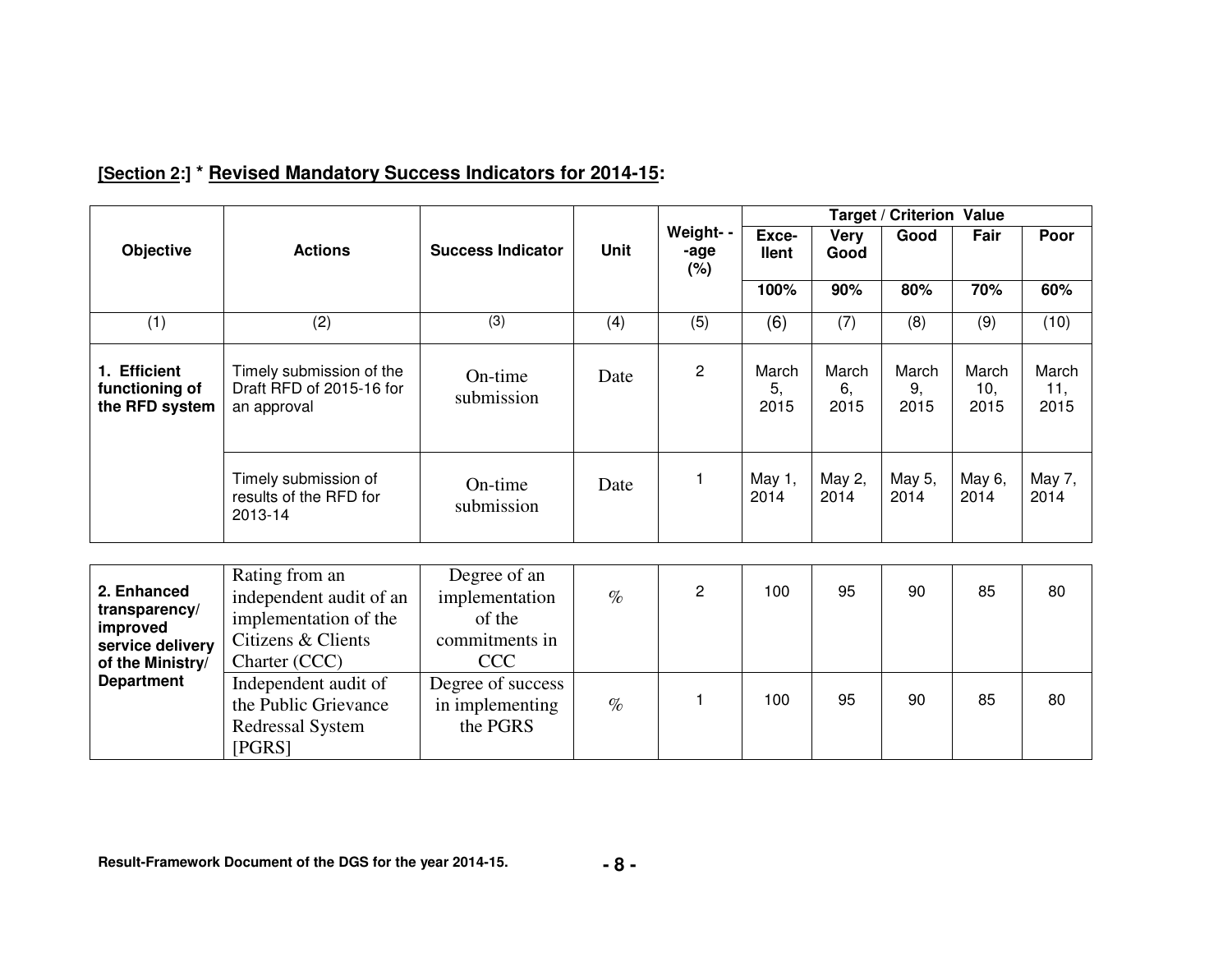| 3. Reforming<br>administration | Update departmental<br>strategy to align with<br>the revised priorities                                                           | Date                              | Date | 2   | Novem<br>-ber $1,$<br>2014 | Novem<br>-ber $2$ ,<br>2014 | Novem<br>-ber $3$ ,<br>2014 | Novem<br>-ber $4,$<br>2014 | Novem<br>-ber $5,$<br>2014 |
|--------------------------------|-----------------------------------------------------------------------------------------------------------------------------------|-----------------------------------|------|-----|----------------------------|-----------------------------|-----------------------------|----------------------------|----------------------------|
|                                | Implement agreed<br>milestones of approved<br>mitigating strategies for<br>the reduction of potential<br>risk of corruption (MSC) | $%$ of<br>implementation          | $\%$ | 1.0 | 100                        | 90                          | 80                          | 70                         | 60                         |
|                                | Implement agreed<br>milestones for an<br>implementation of the<br>ISO 9001 certification                                          | $%$ of<br>implementation          | $\%$ | 2.0 | 100                        | 95                          | 90                          | 85                         | 80                         |
|                                | % of responsibility<br>centres with RFD in the<br><b>RFMS [Result</b><br>Framework Management<br>System]                          | Responsibility<br>centres covered | $\%$ | 1.0 | 100                        | 95                          | 90                          | 85                         | 80                         |
|                                | Implement agreed<br>milestones of approved<br><b>Innovation Action Plans</b><br>(IAPs)                                            | $%$ of<br>implementation          | $\%$ | 2.0 | 100                        | 90                          | 80                          | 70                         | 60                         |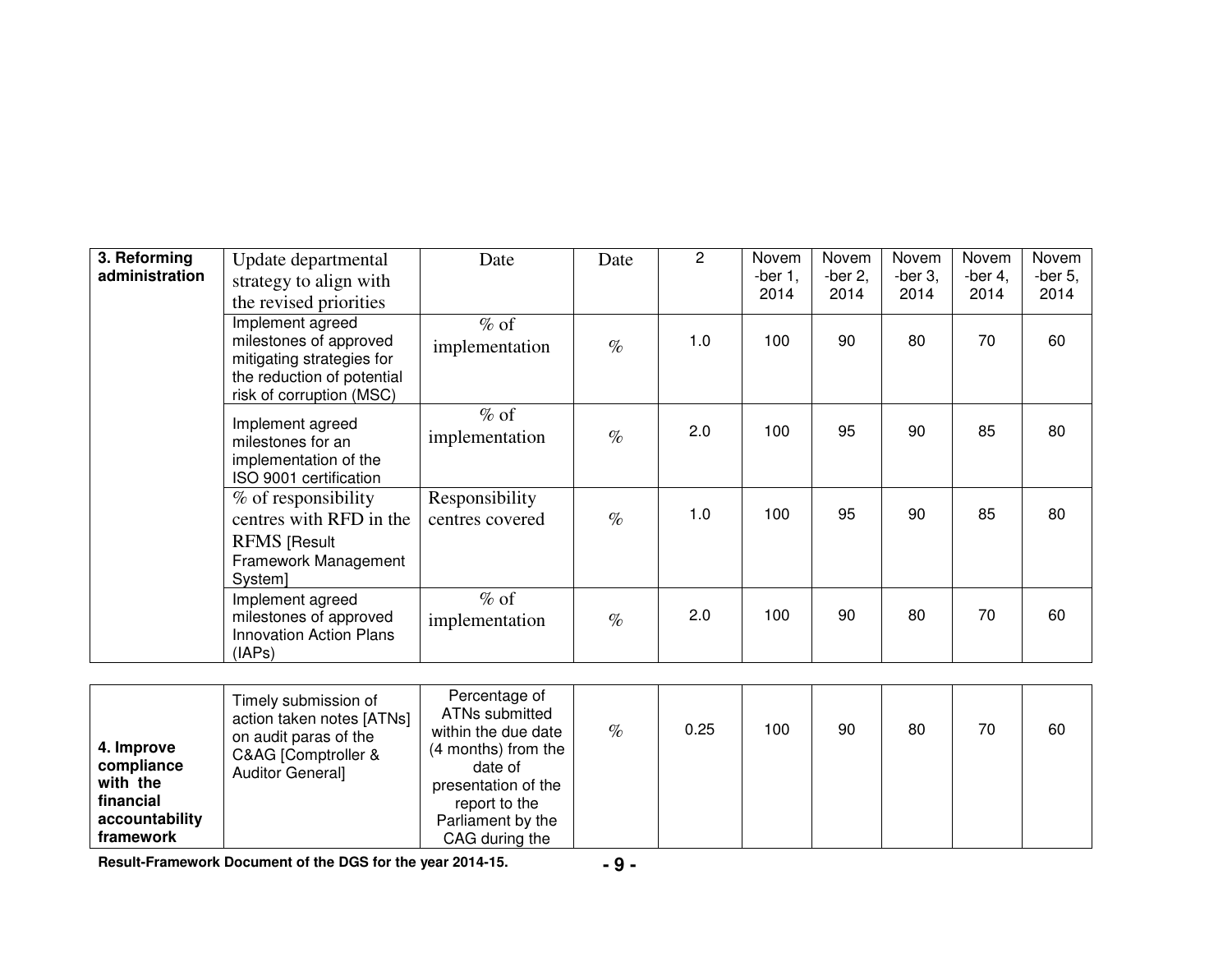|                                                                                                                               | year.                                                                                                                                                                            |      |      |     |    |    |    |    |
|-------------------------------------------------------------------------------------------------------------------------------|----------------------------------------------------------------------------------------------------------------------------------------------------------------------------------|------|------|-----|----|----|----|----|
| Timely submission of<br>ATNs to the Public<br><b>Accounts Committee</b><br>[PAC] Secretariat on PAC<br>reports.               | Percentage of<br>ATNs submitted<br>within the due date<br>(6 months) from the<br>date of<br>presentation of the<br>report to the<br>Parliament by the<br>PAC during the<br>year. | $\%$ | 0.25 | 100 | 90 | 80 | 70 | 60 |
| Early disposal of pending<br>ATNs on audit paras of<br>the C&AG reports<br>presented to the<br>Parliament before<br>31.03.14. | Percentage of<br>outstanding ATNs<br>disposed off during<br>the year.                                                                                                            | $\%$ | 0.25 | 100 | 90 | 80 | 70 | 60 |
| Early disposal of pending<br>ATNs on PAC reports<br>presented to the<br>Parliament before<br>31.03.14                         | Percentage of<br>outstanding ATNs<br>disposed off during<br>the year.                                                                                                            | $\%$ | 0.25 | 100 | 90 | 80 | 70 | 60 |

\* Mandatory Objective(s)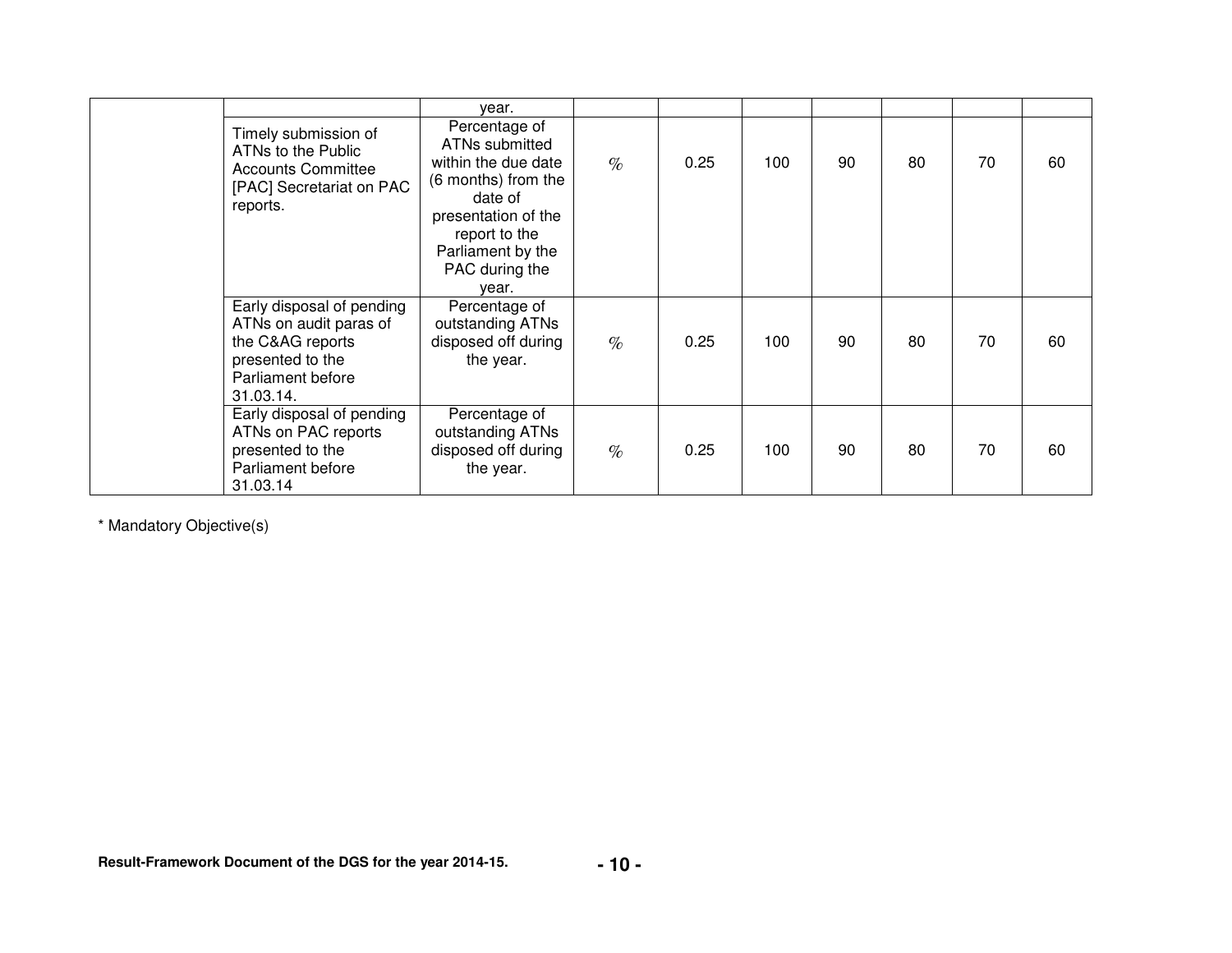# **Section 3: Trend Values of the Success Indicators.**

| <b>Objectives</b>                                                                                                                                                     | <b>Actions</b>                                                                                                     | <b>Success</b><br><b>Indicators</b>                                                                        | <b>Unit</b> | <b>Actual</b><br>value for<br>the FY<br>$12 - 13$ | <b>Actual</b><br>value for<br>the FY<br>$13 - 14$<br>(anticipated) | <b>Target</b><br>value for<br>the FY<br>14-15 | Projected<br>value for<br>the FY<br>$15 - 16$ | Projected<br>value for<br>the FY<br>$16-17$ |
|-----------------------------------------------------------------------------------------------------------------------------------------------------------------------|--------------------------------------------------------------------------------------------------------------------|------------------------------------------------------------------------------------------------------------|-------------|---------------------------------------------------|--------------------------------------------------------------------|-----------------------------------------------|-----------------------------------------------|---------------------------------------------|
| $\overline{(1)}$                                                                                                                                                      | $\overline{(2)}$                                                                                                   | $\overline{3)}$                                                                                            | (4)         | $\overline{(5)}$                                  | (6)                                                                | $\overline{(7)}$                              | (8)                                           | $\overline{(9)}$                            |
| 1. Facilitate issuance<br>of certificates of<br>competency,<br>Continuous<br>Discharge<br>Certificates &<br>Seafarers' Identity<br>Documents.<br>(Mission - Ministry) | 1.1. Conduct of exams<br>and issue of certificates<br>of competency [COC] for<br>Indian seafarers - Deck<br>side   | 1.1.1 No. of<br>candidates<br>passed and<br><b>COCs issued</b><br>after conduct of<br>exams - Deck<br>side | No.         | 3377                                              | 3457                                                               | 3,600                                         | 3,900                                         | 4,300                                       |
|                                                                                                                                                                       | 1.2. Conduct of exams<br>and issue of certificates<br>of competency [COC] for<br>Indian seafarers - Engine<br>side | 1.2.1 No. of<br>candidates<br>passed and<br>COCs issued<br>after conduct of<br>exams - Engine<br>side      | No.         | 2,885                                             | 2,900                                                              | 3,000                                         | 3,050                                         | 3,100                                       |
|                                                                                                                                                                       | 1.3. Issuance of<br>Continuous Discharge<br>Certificates (CDC)                                                     | 1.3.1. No. of<br>CDCs issued to<br>Indian candidates                                                       | No.         | 15,663                                            | 15,800                                                             | 16,000                                        | 16,000                                        | 16,000                                      |
|                                                                                                                                                                       | 1.4. Initiation/<br>Implementation of SID<br>Project                                                               | 1.4.1.<br>Completing<br>Tendering<br>process and<br>award of contract                                      | Date        |                                                   | $-$                                                                | 15.06.14                                      | $- -$                                         |                                             |
|                                                                                                                                                                       |                                                                                                                    | 1.4.2.<br>Test running of<br>the project                                                                   | Date        | $\overline{\phantom{a}}$                          | $---$                                                              | 15.11.14                                      | $\overline{\phantom{a}}$                      | $- -$                                       |
|                                                                                                                                                                       |                                                                                                                    | 1.4.3.                                                                                                     | Date        | $- -$                                             | $---$                                                              | 01.01.15                                      | $\overline{\phantom{a}}$                      | $\overline{\phantom{a}}$                    |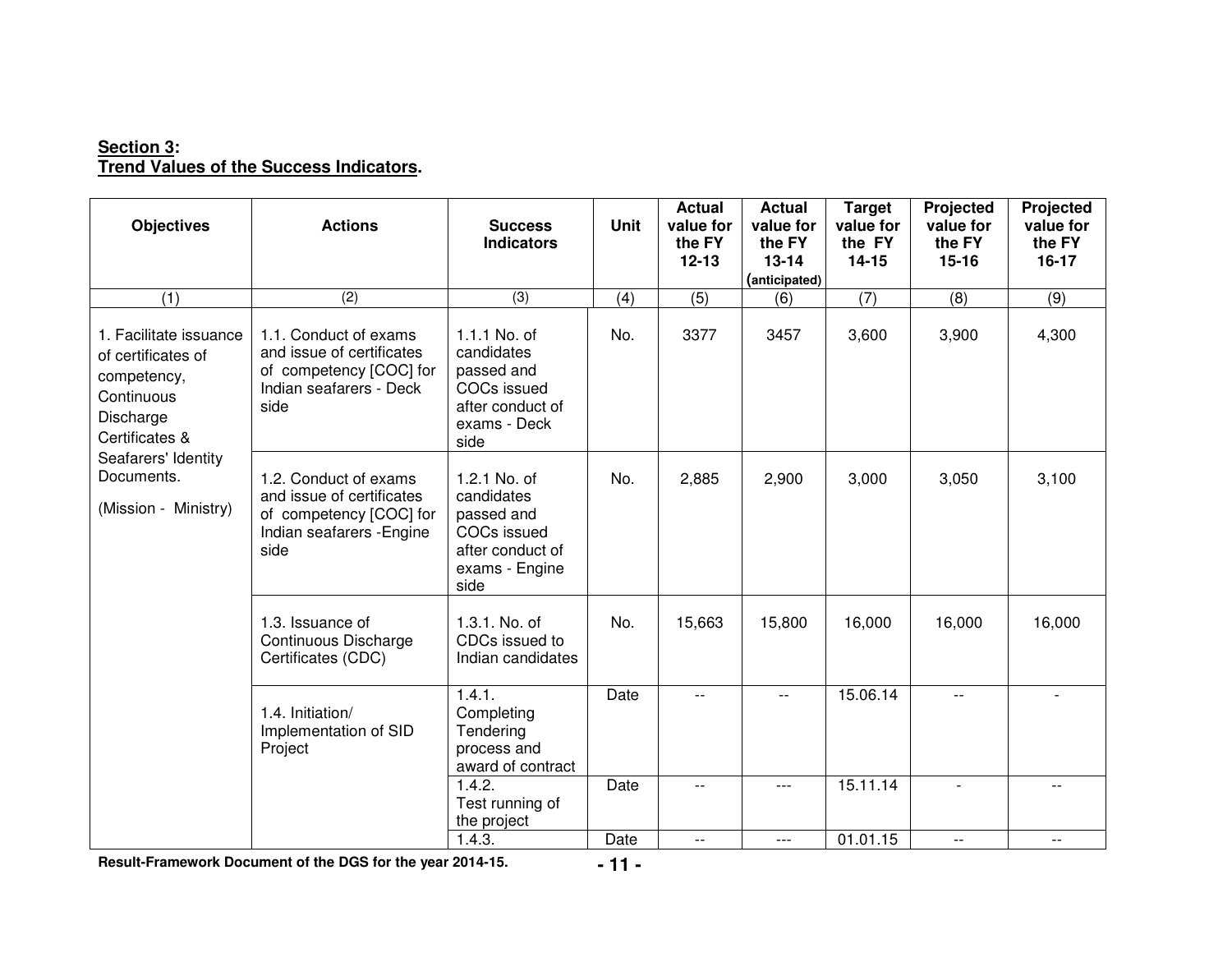|                                                        |                                                                             | Commencing of<br>the project                                                                                       |                           |     |    |              |    |    |
|--------------------------------------------------------|-----------------------------------------------------------------------------|--------------------------------------------------------------------------------------------------------------------|---------------------------|-----|----|--------------|----|----|
| 2. Strengthening<br>maritime education<br>and training | 2.1 Improving the quality<br>of maritime training for<br>pre-sea course.    | 2.1.1 Enforcing<br>Comprehensive<br>Inspection<br>Programme (CIP)<br>on Pre-Sea<br>Maritime Training<br>Institutes | No. of<br>Institut<br>es. |     |    | 42           | 82 | 82 |
|                                                        |                                                                             | 2.1.2<br>Updation of<br>Website with<br>Admitted Intake                                                            | Date                      |     |    | 28.02.<br>15 |    |    |
|                                                        |                                                                             | 2.1.3<br>Policy Circular,<br>notices, orders<br>for Ratings and<br>Officers                                        | Nos.                      | 42  | 42 | 30           | 30 | 30 |
|                                                        | 2.2 Improving the quality<br>of maritime training for<br>post-sea course by | 2.2.1<br>Setting up of<br>Committee                                                                                | Date                      | $-$ |    | 31.5.14      |    |    |
|                                                        | formulating guidelines for<br>CIP on post-sea courses.                      | 2.2.2 Formulation<br>of CIP guideline<br>for Post Sea<br>Maritime Training<br>Institutes                           | Date                      |     |    | 31.12.<br>14 |    |    |
|                                                        |                                                                             | 2.2.3<br>Issuing<br>Guidelines of CIP<br>for Post Sea<br>Institutes                                                | Date                      |     |    | 1.2.15       |    |    |

| 3. Updating<br>Regulatory<br>Framework | 3.1. Submission & re-<br>submission of Draft<br>Cabinet Note to the<br>Ministry on Accession of<br>International Conventions<br>& / or Amendment to the | 3.1.1 Number of<br>Submissions or<br>re-submissions of<br>Draft Cabinet<br>Notes to the<br>Ministry. | No. |  |  |  |  |  |
|----------------------------------------|---------------------------------------------------------------------------------------------------------------------------------------------------------|------------------------------------------------------------------------------------------------------|-----|--|--|--|--|--|
|----------------------------------------|---------------------------------------------------------------------------------------------------------------------------------------------------------|------------------------------------------------------------------------------------------------------|-----|--|--|--|--|--|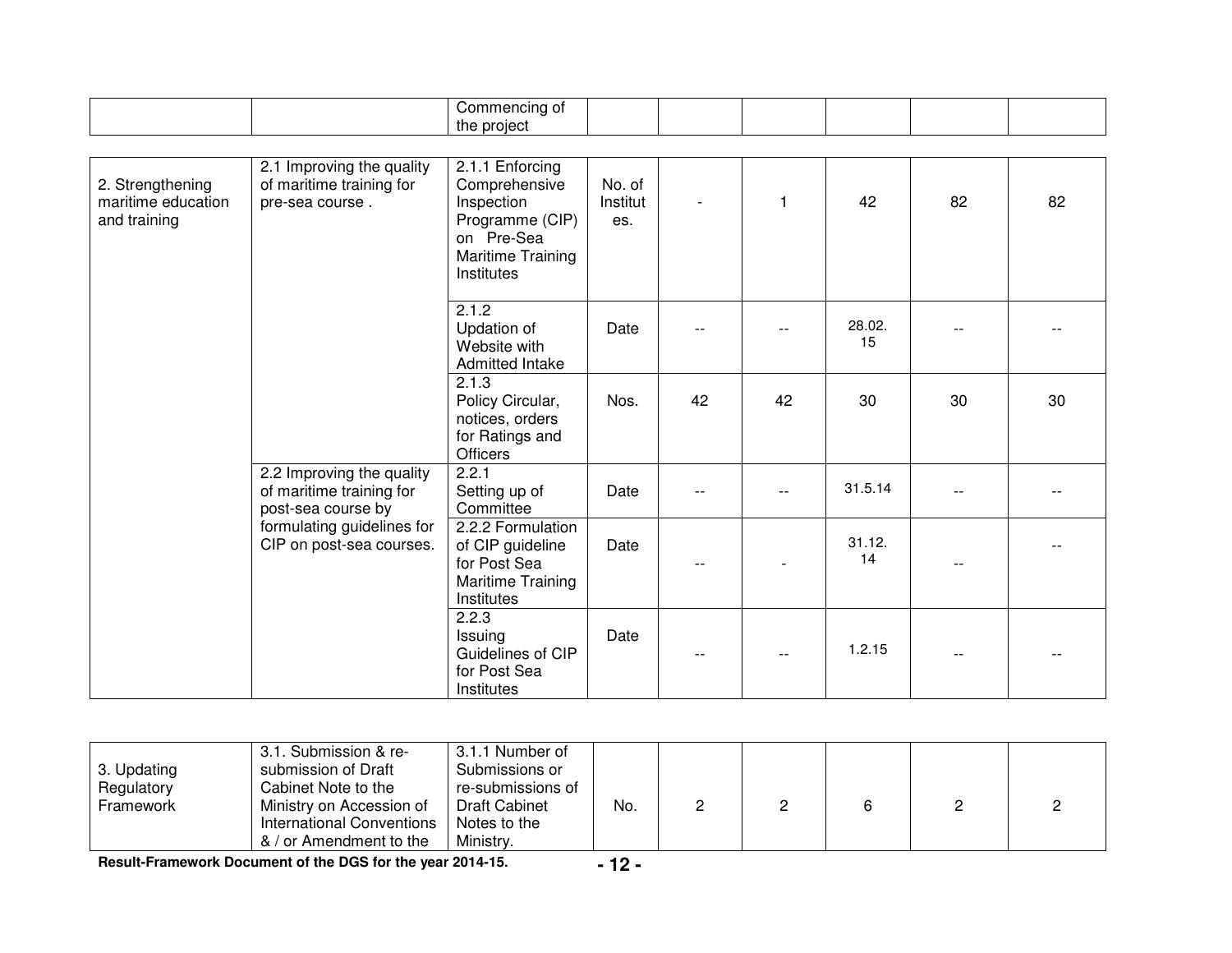| Merchant Shipping Act,<br>1958 /other Acts.                                                    |                                                                                              |     |    |    |    |    |    |
|------------------------------------------------------------------------------------------------|----------------------------------------------------------------------------------------------|-----|----|----|----|----|----|
| 3.2 Forwarding & re-<br>forwarding of the Draft<br>Merchant Shipping Rules<br>to the Ministry. | 3.2.1. Number of<br>forwarding & re-<br>forwarding of the<br>draft Rules to the<br>Ministry. | No. |    | 8  | 12 | 12 | 12 |
| 3.3 Forwarding the inputs<br>on bilateral /multilateral<br>issues to the Ministry.             | 3.3.1 Number of<br>forwarding of the<br>inputs to the<br>Ministry.                           | No. | 30 | 22 | 20 | 20 | 20 |

\*The targets may vary depending upon the circumstances to justify the withholding of amendment / bilateral issues received from the Ministry

| 4. Safety of sea<br>shipping<br>(Mission - Ministry) | 4.1. Port State Control<br>Inspections | 4.1.1 No. of<br>inspections<br>carried out (PSC) | No. | 672 | 670 | 800 | 880 | 970 |
|------------------------------------------------------|----------------------------------------|--------------------------------------------------|-----|-----|-----|-----|-----|-----|
|                                                      | 4.2. Flag State<br>Inspections         | 4.2.1 No. of<br>inspections<br>carried out (FSI) | No. | 73  | 200 | 370 | 410 | 450 |

| 5. Increase in<br>Tonnage under<br>Indian flag and                     | 5.1. Absolute Tonnage<br>Increase in tonnage<br>under Indian Flag                               | 5.1.1<br>Achievement of<br>Indian tonnage, by<br>the end of FY                                      | Million<br>GT | 10.22 | 10.50 | 10.80 | 11.10 | 11.40 |
|------------------------------------------------------------------------|-------------------------------------------------------------------------------------------------|-----------------------------------------------------------------------------------------------------|---------------|-------|-------|-------|-------|-------|
| issuance of<br>chartering<br>permissions/<br>Licences<br>(Objectives - | 5.2 Issuance of chartering<br>permission/Specified<br>Period Licence to foreign<br>flag vessels | 5.2.1<br>Achievement in<br>issuance of<br>chartering<br>permissions/Speci<br>fied Period<br>Licence | No.           | 1.0   | 1.03  | 1.05  | 1.08  | 1.10  |
| Ministry)                                                              | 5.3 Issuance of General<br>Trading Licences to<br>Indian flag vessels                           | 5.3.1<br>Achievement in<br>issuance of<br>General Trading<br>Licence                                | No.           | 0.41  | 0.48  | 0.50  | 0.52  | 0.55  |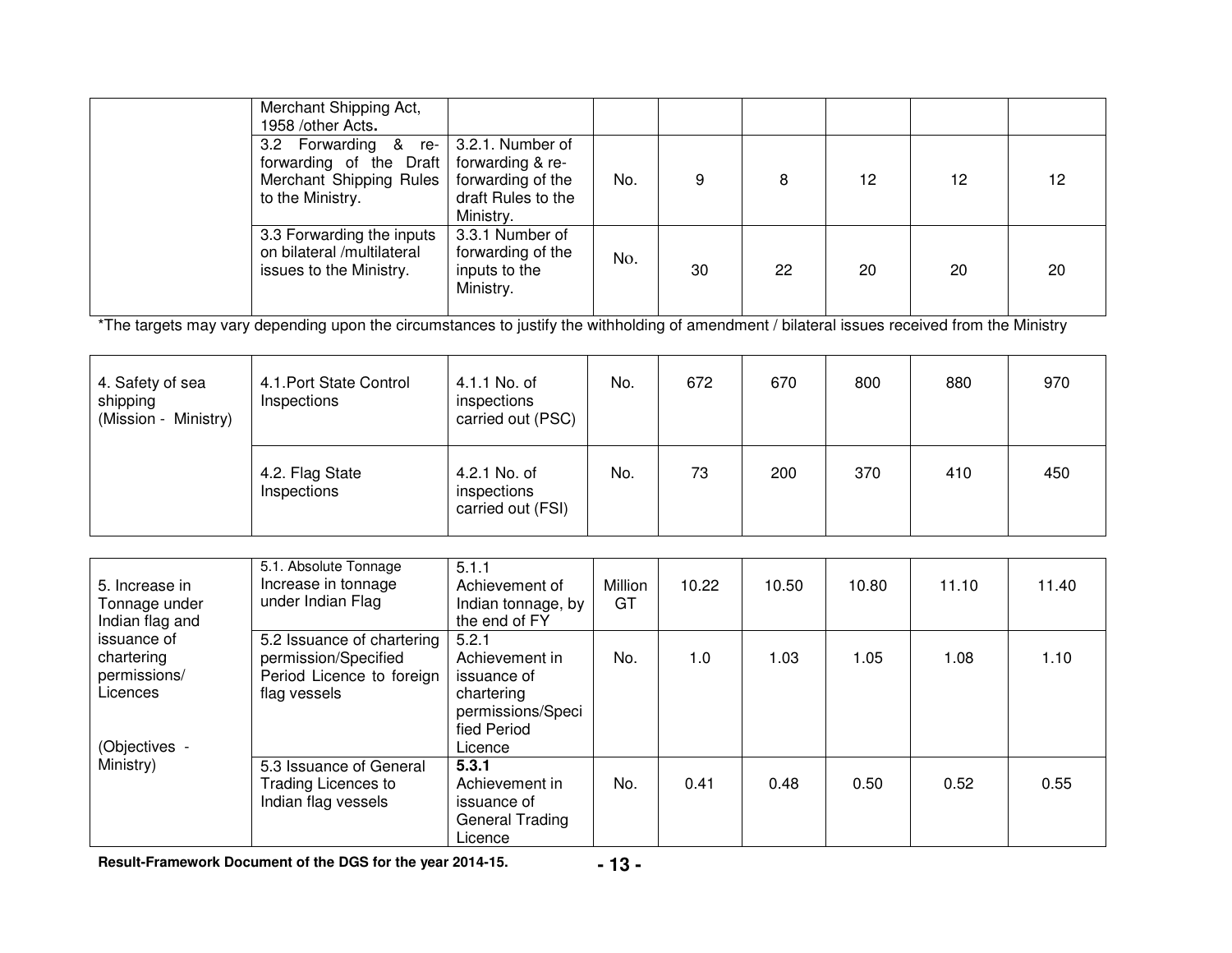\*The target may decrease year to year depending on availability of Indian flag vessel.

\*\*As per revised guidelines GTL are issued for/ upto a period of 10 years at a time and accordingly applications for GTL may reduce.

#### **Section 4: Description and definition of success indicator and proposed measurement methodology.**

| $\sim$<br>vı.<br>no. | <b>Success</b><br>.<br><b>indicators</b> | Description | <b>Definition</b> | <b>Measurement</b> | General<br>comments |
|----------------------|------------------------------------------|-------------|-------------------|--------------------|---------------------|
|                      | $\sqrt{2}$                               | ί3          |                   |                    | /ፎ<br>. ت           |

| 01. | $1.1.1.$ No. of<br>candidates<br>passed and<br>COCs issued<br>after<br>conducting<br>certificate of<br>competance<br>exams (deck<br>side). | COC<br>[Certificate of<br>Competency]<br>candidates on<br>the deck side<br>are experts in<br>the navigational<br>aspects of a<br>ship.  | Possession of a<br>particular COC<br>represents the<br>seafarer's<br>competence at a<br>given level of<br>competence in the<br>field, while working<br>on board a ship. | Rationale: An increase in number<br>indicates a cumulative effect of all<br>the inputs that are required for the<br>success indicator.    | The DGD, Gol maintains a time-<br>CoC<br>tested/proven<br>examination<br>system for producing competitive<br>officers for the global shipping<br>sector for manning ships.<br>These<br>examinations<br>regularly<br>are<br>conducted at various examination<br>centres of the DGS, Gol, thereby<br>producing competitive officers for<br>manning of ships. |
|-----|--------------------------------------------------------------------------------------------------------------------------------------------|-----------------------------------------------------------------------------------------------------------------------------------------|-------------------------------------------------------------------------------------------------------------------------------------------------------------------------|-------------------------------------------------------------------------------------------------------------------------------------------|------------------------------------------------------------------------------------------------------------------------------------------------------------------------------------------------------------------------------------------------------------------------------------------------------------------------------------------------------------|
|     | 1.2.1 No. of<br>candidates<br>passed and<br>COCs issued<br>after<br>conducting<br>certificate of<br>competence<br>exams<br>(engine side)   | COC<br>[Certificate of<br>Competency]<br>candidates on<br>the engine side<br>are experts in<br>the engineering<br>aspects of a<br>ship. | Possession of a<br>particular COC<br>represents the<br>seafarer's<br>competence at a<br>given level of<br>competence in the<br>field, while working<br>on board a ship  | Rationale: An increase in number<br>indicates a cumulative effect of all<br>the inputs that are required for the<br>success indicator.    |                                                                                                                                                                                                                                                                                                                                                            |
|     | 1.3.1 Issuance<br>of CDCs issued<br>to Indian<br>candidates                                                                                | CDC:<br>Continuous<br>Discharge<br>Certificate                                                                                          | CDC is used for<br>keeping a record of<br>the service<br>particulars of an                                                                                              | Rationale: Maintaining the number<br>indicates the cumulative effect of all<br>the inputs that are required for the<br>success indicator. | A CDC is generally issued to a new<br>seafarer who has completed his<br>pre-sea maritime training course. At<br>present the intake of the candidates                                                                                                                                                                                                       |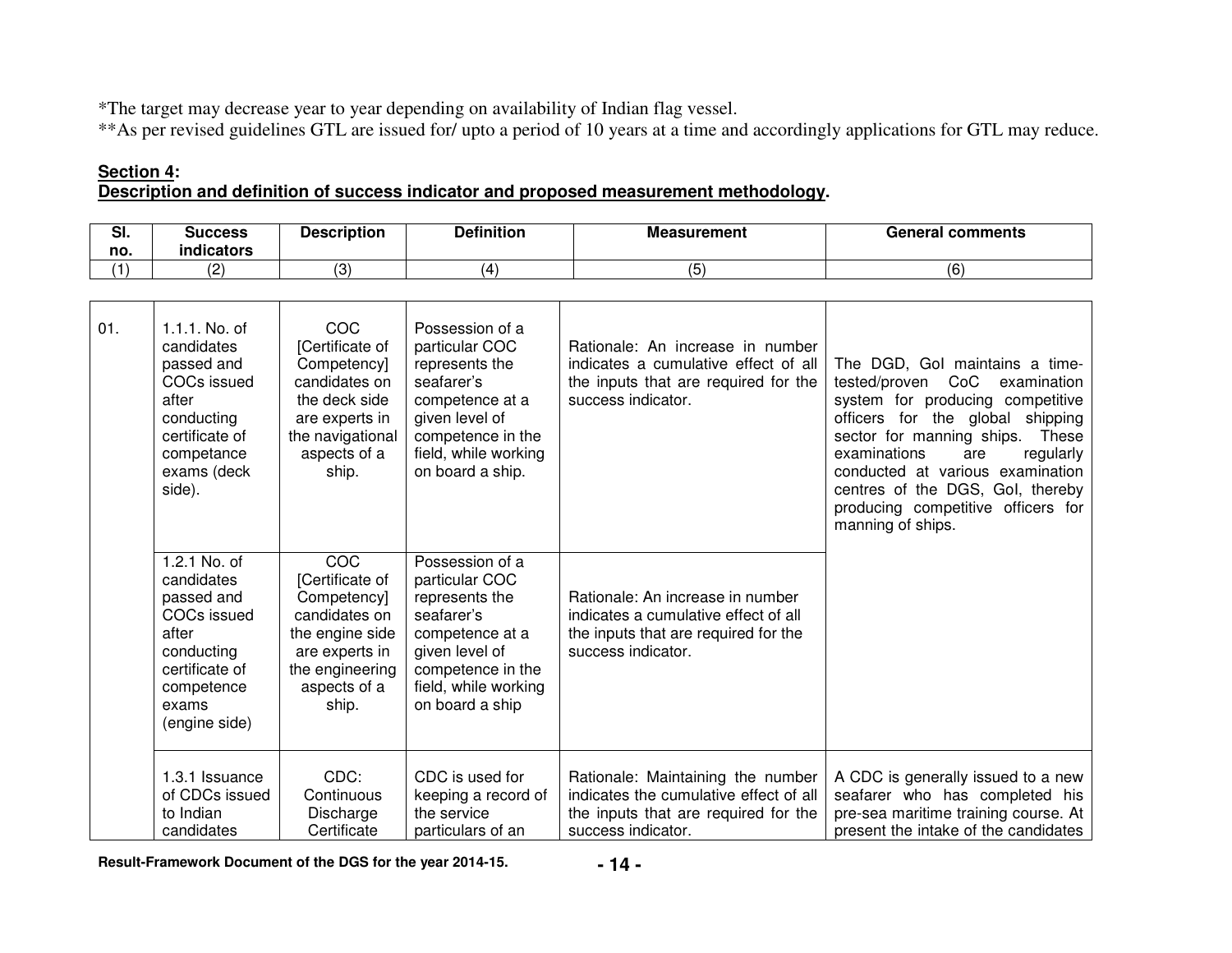|                                                                    |                                                        | Indian seafarer and<br>serves as an<br>identification<br>document also at<br>present                                   |                                                                                             | the DGS approved pre-sea<br>to<br>maritime training courses, every<br>year is fixed. Hence, these targets<br>for the year 2015-16 and 2016-17<br>are not proposed to be enhanced.                                                                                             |
|--------------------------------------------------------------------|--------------------------------------------------------|------------------------------------------------------------------------------------------------------------------------|---------------------------------------------------------------------------------------------|-------------------------------------------------------------------------------------------------------------------------------------------------------------------------------------------------------------------------------------------------------------------------------|
| 1.4.1 Initiating<br>action for<br>implementation<br>of SID project | SID:<br><b>Seafarers</b><br>Identification<br>document | A seafarers<br>Identification<br>document (SID)<br>has to be issued to<br>the seafarer as per<br><b>ILO Convention</b> | By adhering to the dates fixed the  <br>project will be able to be started as  <br>planned. | The implementation process of<br>issuance of SID has been proposed<br>to be taken up during the current<br>year. Therefore a target has been<br>fixed for such an implementation by<br>taking procedural action for calling<br>for tender and commencement of<br>the project. |

| $\mathbf{2}^{\prime}$ | 2.1 Enforcing<br>CIP grading<br>and certification<br>on pre-sea<br>maritime<br>training<br>institutes. | Pre-sea<br>maritime<br>training institute<br>is required to<br>undergo the<br>CIP inspection<br>and obtain<br>grading and<br>certification<br>through an<br>inspection by a<br>RO.<br>(Recognised<br>Organisation)<br>$CIP$ :<br>Comprehensive<br>Inspection<br>Programme | CIP is an<br>inspection<br>programme<br>encompassing the<br>DGS' Gol's annual<br>inspections,<br>grading by rating<br>agencies and<br>quality audit as per<br>the STCW<br>[International<br>Convention for<br>Standards of<br>Training,<br>Certification &<br>Watch-keeping]. | atleast 50% of the<br>To:<br>bring<br>approved pre-sea maritime training<br>institutes under the new grading<br>system of the CIP<br>to enable to<br>stakeholders<br>to<br>better<br>have<br>a<br>choice of such trainees/ institutes,<br>and measure the performance of<br>such training providers in key areas. | India is one of the major suppliers<br>of trained<br>manpower<br>for world<br>shipping.<br>The pre-sea<br>training<br><b>DGS</b><br>conducted<br>by<br>various<br>maritime<br>training<br>approved<br>institutes and the onboard training<br>ships<br>maintain<br>and<br>given<br>on<br>the quality of<br>upgrade<br>Indian<br>training. Adequate attention is paid<br>to improve the quality and quantity<br>of such training requirements every<br>year, and keeping in view the<br>above, a new CIP and grading<br>system has been evolved and is<br>proposed to be implemented. |
|-----------------------|--------------------------------------------------------------------------------------------------------|---------------------------------------------------------------------------------------------------------------------------------------------------------------------------------------------------------------------------------------------------------------------------|-------------------------------------------------------------------------------------------------------------------------------------------------------------------------------------------------------------------------------------------------------------------------------|-------------------------------------------------------------------------------------------------------------------------------------------------------------------------------------------------------------------------------------------------------------------------------------------------------------------|-------------------------------------------------------------------------------------------------------------------------------------------------------------------------------------------------------------------------------------------------------------------------------------------------------------------------------------------------------------------------------------------------------------------------------------------------------------------------------------------------------------------------------------------------------------------------------------|
|                       | 2.2 Improving<br>the quality of<br>maritime                                                            | To develop<br>guidelines for<br>the CIP for                                                                                                                                                                                                                               | To grade and<br>certify the DGS,<br>Gol approved                                                                                                                                                                                                                              | Post-sea maritime training institutes<br>impart the required competency<br>based courses for officers of the                                                                                                                                                                                                      | Guidelines<br>comprehensive<br>and<br>inspection<br>parameters are to be<br>developed<br>keeping<br>in<br>mind<br>that                                                                                                                                                                                                                                                                                                                                                                                                                                                              |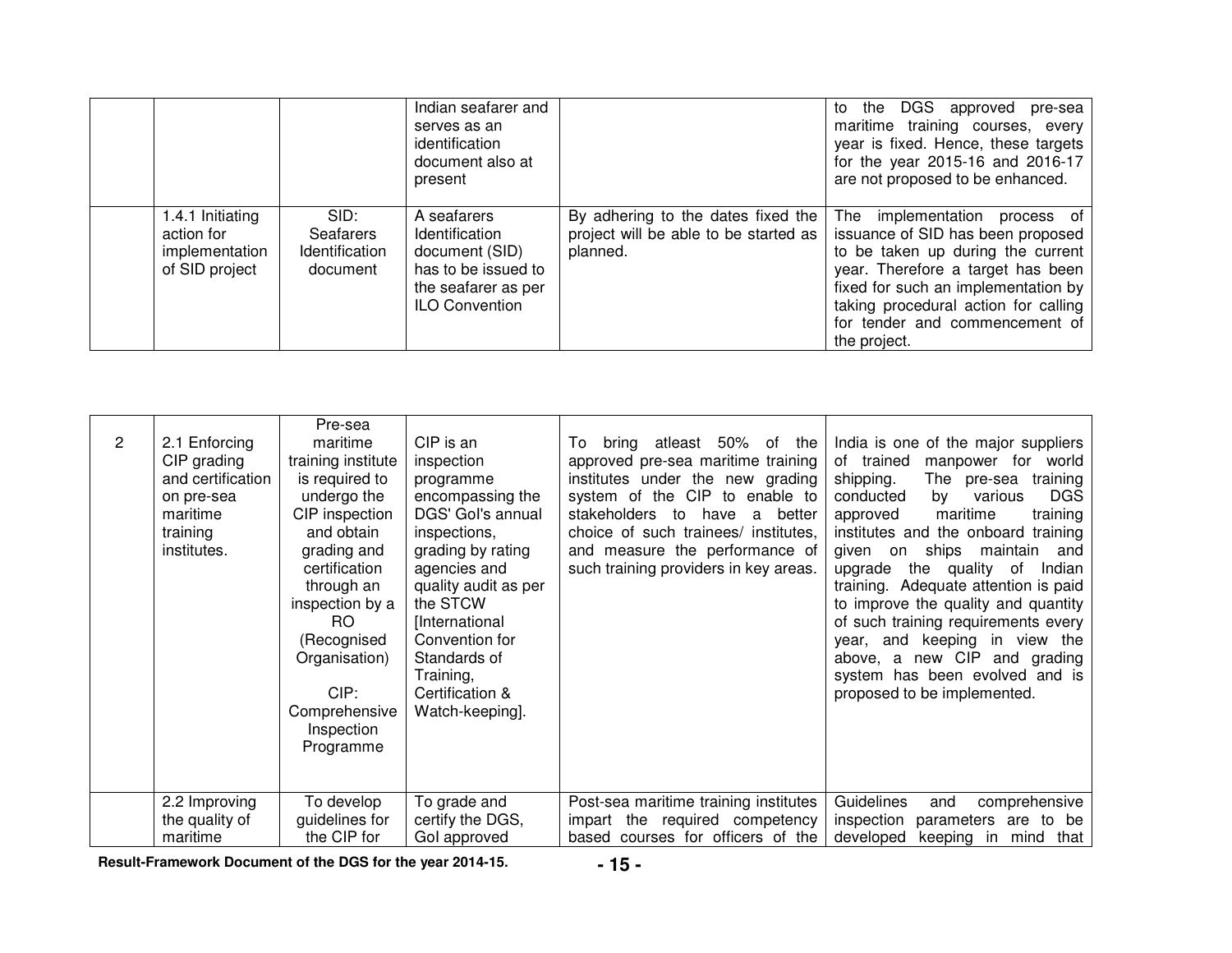| training for<br>post-sea<br>courses. | post-sea<br>maritime<br>training<br>institutes. | maritime training<br>institutes<br>conducting<br>preparatory,<br>competency,<br>modular &<br>simulator based<br>courses | merchant navy as per the STCW<br>Convention requirements. | quality of such education imparted<br>is of a superior grade as this effects<br>the employment prospects of the<br>officials<br>Indian merchant navy<br>[officers & ratings]. |
|--------------------------------------|-------------------------------------------------|-------------------------------------------------------------------------------------------------------------------------|-----------------------------------------------------------|-------------------------------------------------------------------------------------------------------------------------------------------------------------------------------|
|--------------------------------------|-------------------------------------------------|-------------------------------------------------------------------------------------------------------------------------|-----------------------------------------------------------|-------------------------------------------------------------------------------------------------------------------------------------------------------------------------------|

| 03. | 3.1.1 Number<br>of Submissions<br>or re-<br>submissions of<br><b>Draft Cabinet</b><br>Notes to the<br>Ministry. | The DCN are<br>sent to the<br>Ministry to seek<br>the approval of<br>the Cabinet for<br>an accession to<br><b>IMO/ILO</b><br>Conventions &<br>/or amendment<br>to the MS<br>Act/other Acts. | DCN: Draft Cabinet<br>Note to be submitted<br>to the union Cabinet<br>seeking<br>for<br>its<br>the<br>approval<br>on<br>contained<br>proposal<br>therein<br>IMO: International<br>Maritime<br>Organisation<br>ILO: International<br>Labour Organisation | It is a simple measure of number<br>of Draft Cabinet Notes containing<br>the MS Amendment Bills & or<br>ratification<br>for<br>0f<br>proposal<br>Conventions sent to the Ministry<br>for further processing. | India participates actively in all the<br>/IMO<br>ILO.<br>discussions<br>and<br>all positive<br>actions<br>encourages<br>taken by these international bodies<br>in improving Global Maritime trade.<br>Hence the conventions supported<br>in<br>the<br>International<br>India<br>bv.<br>conferences have to be ratified by<br>The Directorate initiates the<br>India.<br>proposal for ratifications of<br>the<br>Conventions<br>alongwith<br>the<br>amendment, if required,<br>to<br>be<br>brought in the MS Act. |
|-----|-----------------------------------------------------------------------------------------------------------------|---------------------------------------------------------------------------------------------------------------------------------------------------------------------------------------------|---------------------------------------------------------------------------------------------------------------------------------------------------------------------------------------------------------------------------------------------------------|--------------------------------------------------------------------------------------------------------------------------------------------------------------------------------------------------------------|-------------------------------------------------------------------------------------------------------------------------------------------------------------------------------------------------------------------------------------------------------------------------------------------------------------------------------------------------------------------------------------------------------------------------------------------------------------------------------------------------------------------|
|     | 3.2.1. Number<br>of forwarding &<br>re-forwarding of<br>the draft Rules<br>to the Ministry.                     | Merchant<br>Shipping Rules<br>are<br>the<br>secondary/dele<br>gated<br>legislation<br>framed<br>under<br>provisions<br>the<br>Merchant<br>οf<br>Shipping<br>Act,<br>1958.                   | Rules:<br>Secondary<br>legislation prescribed<br>under the provisions<br>of the<br>Merchant<br>Shipping Act, 1958.                                                                                                                                      | It is the number of draft rules<br>forwarded to the Ministry for<br>framing of the new rules or for an<br>amendment to be introduced in<br>the existing rules under Merchant<br>Shipping Act, 1958.          | Based on the requirement of the<br>international Convention ratified by<br>other<br>India<br>justified<br>any<br><b>or</b><br>the<br>requirement,<br>proposal<br>for<br>framing or amending the rules<br>under Merchant Shipping Act, 1958<br>are initiated & sent to the Ministry<br>by the Directorate.                                                                                                                                                                                                         |
|     | 3.3.1 Number                                                                                                    | are the<br>These                                                                                                                                                                            | Bilateral<br>agreement:                                                                                                                                                                                                                                 | It is a simple number of inputs                                                                                                                                                                              | If an agreement is entered with a                                                                                                                                                                                                                                                                                                                                                                                                                                                                                 |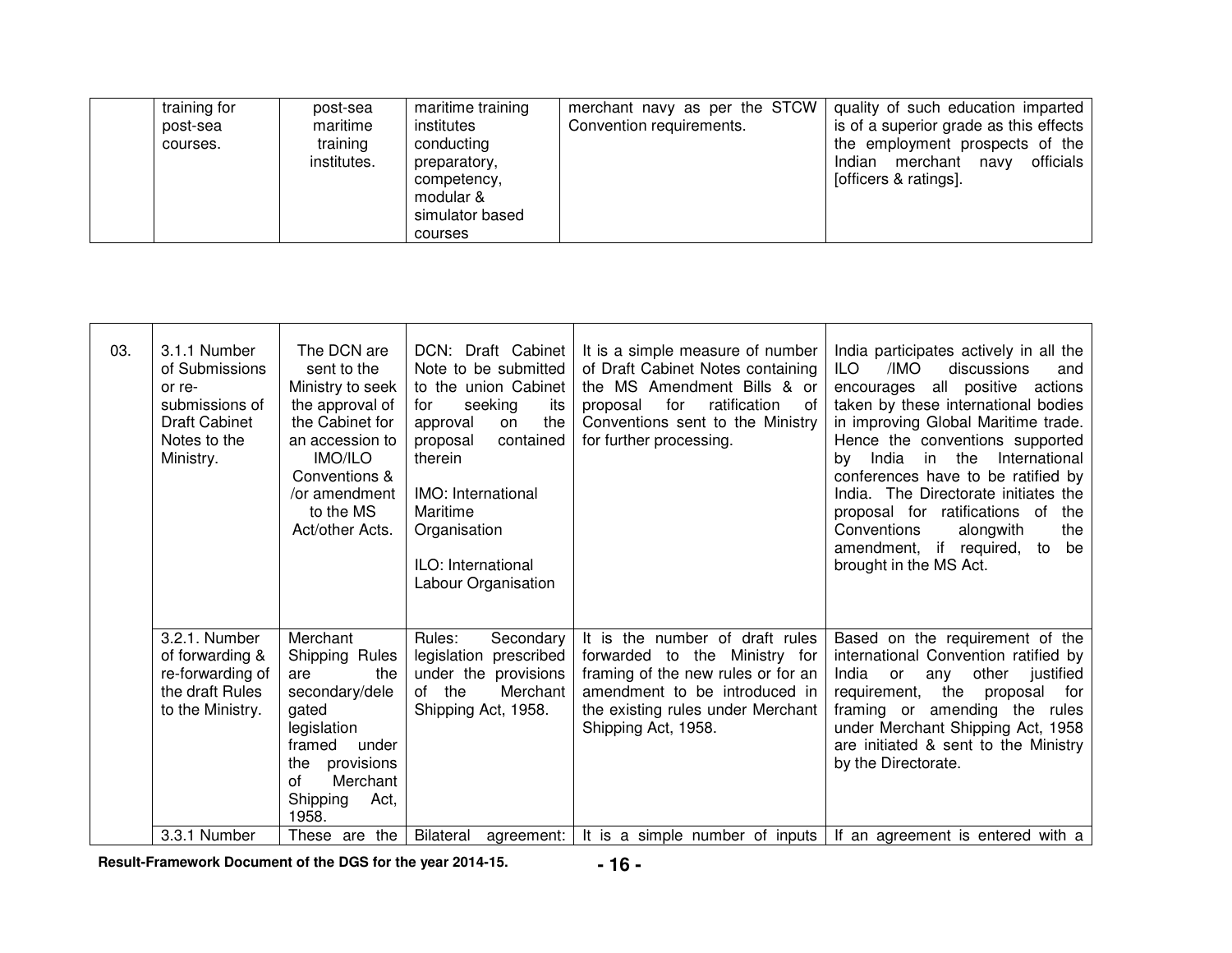| of forwarding of | comments                        | these<br>the<br>are    |                                                                                                | forwarded to the Ministry on country on maritime affairs then it                          |
|------------------|---------------------------------|------------------------|------------------------------------------------------------------------------------------------|-------------------------------------------------------------------------------------------|
| the inputs to    |                                 |                        | /inputs on the agreement which are various bilateral agreements or on $\sqrt{ }$ would have an | impact on                                                                                 |
| the Ministry.    |                                 |                        |                                                                                                | draft bilateral or may be under the connected matters of development of Indian mercantile |
|                  | to l<br>agreement               | consideration<br>for I |                                                                                                | importance to be entered with $\vert$ marine, so the Directorate offers its               |
|                  | be entered with   strengthening |                        |                                                                                                | various countries or the matters   comments when such issues are                          |
|                  | various                         | bilateral<br>relations | connected thereto.                                                                             | referred to the Ministry.                                                                 |
|                  | countries or the                | India<br>between<br>&  |                                                                                                |                                                                                           |
|                  | matters                         | other countries.       |                                                                                                |                                                                                           |
|                  | connected                       | -----                  |                                                                                                |                                                                                           |
|                  | thereto.                        |                        |                                                                                                |                                                                                           |

| 04. | 4.1.1 No. of<br><b>PSC</b><br>inspections<br>carried out | PSC:<br>Port State<br>Control           | <b>PSC</b><br>inspections<br>are undertaken on<br>foreign flag vessels<br>voluntarily visiting<br>ports, anchorages<br>and<br>off-shore<br>installations in India<br>by<br>surveyors<br>appointed<br>under<br>the M.S. Act 1958 | Generally, a higher number of PSC<br>inspections ensure less visits of<br>sub-standard ships of foreign flag to<br>any Indian ports, which leads to<br>maritime safety around the Indian<br>coast. | Port State Control (PSC) is a<br>harmonized regime of inspection for<br>foreign ships in other national ports,<br>through<br>implemented<br>regional<br>Memoranda of Understandings<br>(MOUs), for the purpose of verifying<br>the condition of such ships and<br>whether their equipment comply<br>with the requirements of the<br>relevant international Conventions<br>and that the vessel is manned and<br>operated in compliance<br>with<br>applicable international law.<br>Primary objective of the<br><b>PSC</b><br>regime is to identify and deter sub-<br>standard ship movements. |
|-----|----------------------------------------------------------|-----------------------------------------|---------------------------------------------------------------------------------------------------------------------------------------------------------------------------------------------------------------------------------|----------------------------------------------------------------------------------------------------------------------------------------------------------------------------------------------------|----------------------------------------------------------------------------------------------------------------------------------------------------------------------------------------------------------------------------------------------------------------------------------------------------------------------------------------------------------------------------------------------------------------------------------------------------------------------------------------------------------------------------------------------------------------------------------------------|
|     | 4.2.1 No. of<br>inspections<br>carried out<br>(FSI)      | FSI:<br><b>Flag State</b><br>Inspection | FSI inspections are<br>under-taken<br><b>on</b><br>Indian flag vessels<br>by the Surveyors<br>appointed<br>under<br>the M.S. Act, 1958.                                                                                         | A higher number of FSI inspections<br>ensure lesser detention of Indian<br>flag ships at foreign ports, which<br>leads to an improved standard of<br>Indian ships, globally.                       | Flag State Implementation (FSI)<br>inspection of an Indian flag ship is<br>undertaken for the purpose of<br>verifying the condition of the ship,<br>that its equipments comply with the<br>requirements of the applicable<br>international Conventions and that<br>the vessel is manned & operated in<br>compliance with the applicable<br>international<br>$\frac{1}{2}$<br>national<br>law<br>concerned.                                                                                                                                                                                   |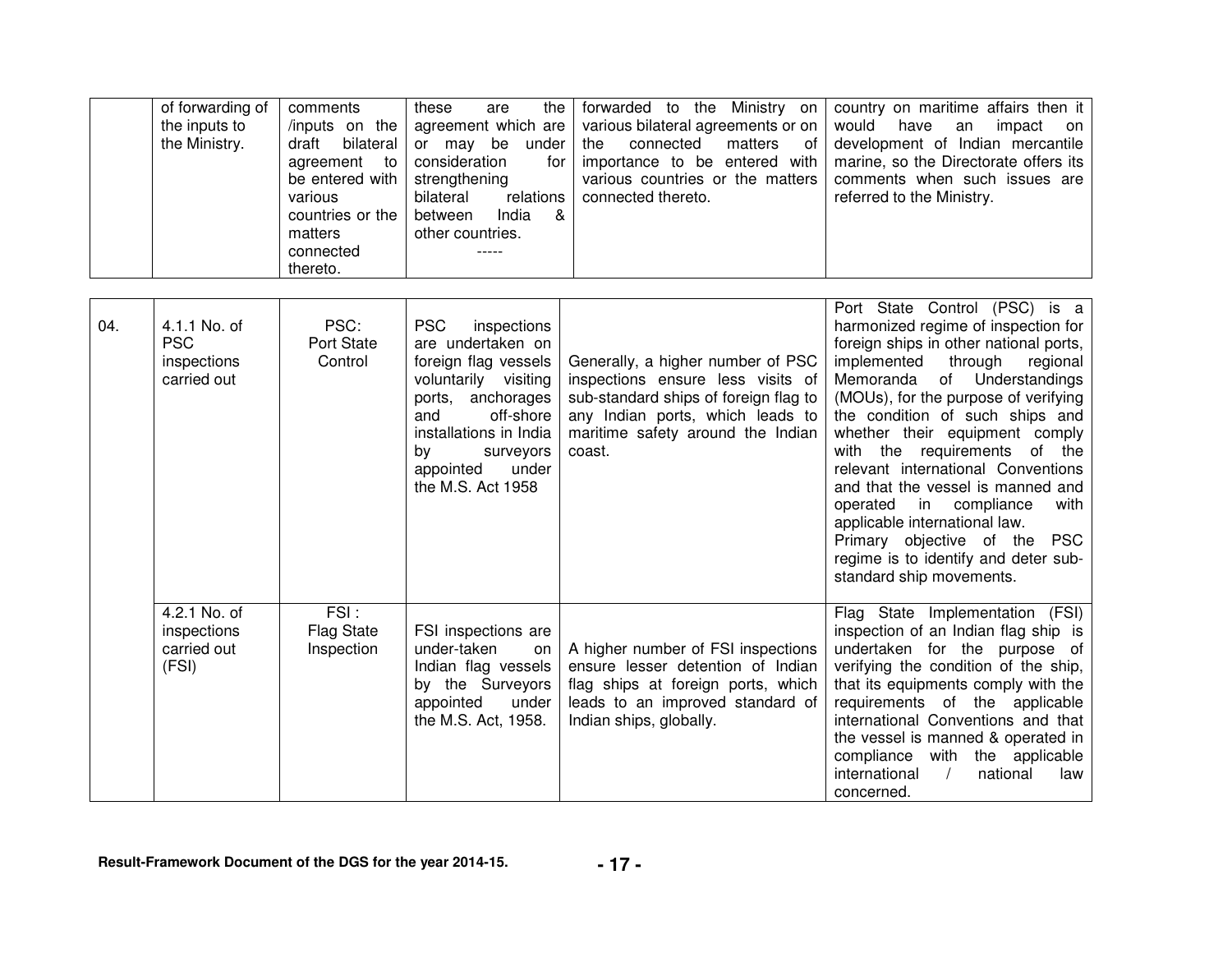| 05. | 5.1.1<br>Achievement of<br>Indian tonnage,<br>by the end of<br>FY.                                  | 'Tonnage' is<br>measured in<br>million tons.                                                             | 'Tonnage' is a<br>measurement of<br>volume/ space that is<br>utilised for the<br>carriage of cargo on<br>a given ship.                                                                                                                   | Indian tonnage is arrived at by<br>summing up individual tonnage of<br>all ships registered in India (i.e.<br>Indian flag) | Indian maritime trade flourishes with<br>the increase in the no. of vessels in<br>Indian fleet. So an increase in the<br>Indian tonnage, every year, is<br>aimed at.                                                                                                                       |
|-----|-----------------------------------------------------------------------------------------------------|----------------------------------------------------------------------------------------------------------|------------------------------------------------------------------------------------------------------------------------------------------------------------------------------------------------------------------------------------------|----------------------------------------------------------------------------------------------------------------------------|--------------------------------------------------------------------------------------------------------------------------------------------------------------------------------------------------------------------------------------------------------------------------------------------|
|     | 5.2.1<br>Achievement in<br>issuance of<br>chartering<br>permissions/Sp<br>ecified Period<br>Licence | For<br>measurement.<br>Number of<br>Chartering<br>Permission/lice<br>nce that are<br>issued is<br>taken. | On non availability of<br>Indian vessel<br>chartering<br>permissions /<br>specified period<br>licence is issued to<br>foreign flag vessels<br>under sub-sections<br>406 & 407 of the<br>M.S.Act, 1958 to<br>complete the required<br>iob | This indicator measures in No. of<br>of<br>chartering<br>issuance<br>permissions/Specified<br>Period<br>Licence            | Chartered ships shall be taken to<br>the sea under a licence as per<br>section 406 of the M.S.Act, 1958.<br>Similarly under cabotage policy as<br>per section 407 every ships shall<br>engage in coasting trade of India<br>under a licence granted by the<br>Director General of Shipping |
|     | 5.3.1<br>Achievement in<br>issuance of<br>General<br>Trading<br>Licence                             | For<br>measurement.<br>Number of<br>General<br>Trading<br>Licence that<br>are issued is<br>taken.        | <b>General Trading</b><br>Licence is issued to<br>Indian flag vessels<br>under 406 of the<br>M.S.Act., 1958                                                                                                                              | This indicator measures in No. of<br>General<br>issuance of<br>Trading<br>Licence.                                         | per sub-section 406 of the<br>As<br>Merchant Shipping Act, 1958 every<br>Indian ships shall be taken to the<br>sea under a licence granted by the<br>Director General of Shipping.                                                                                                         |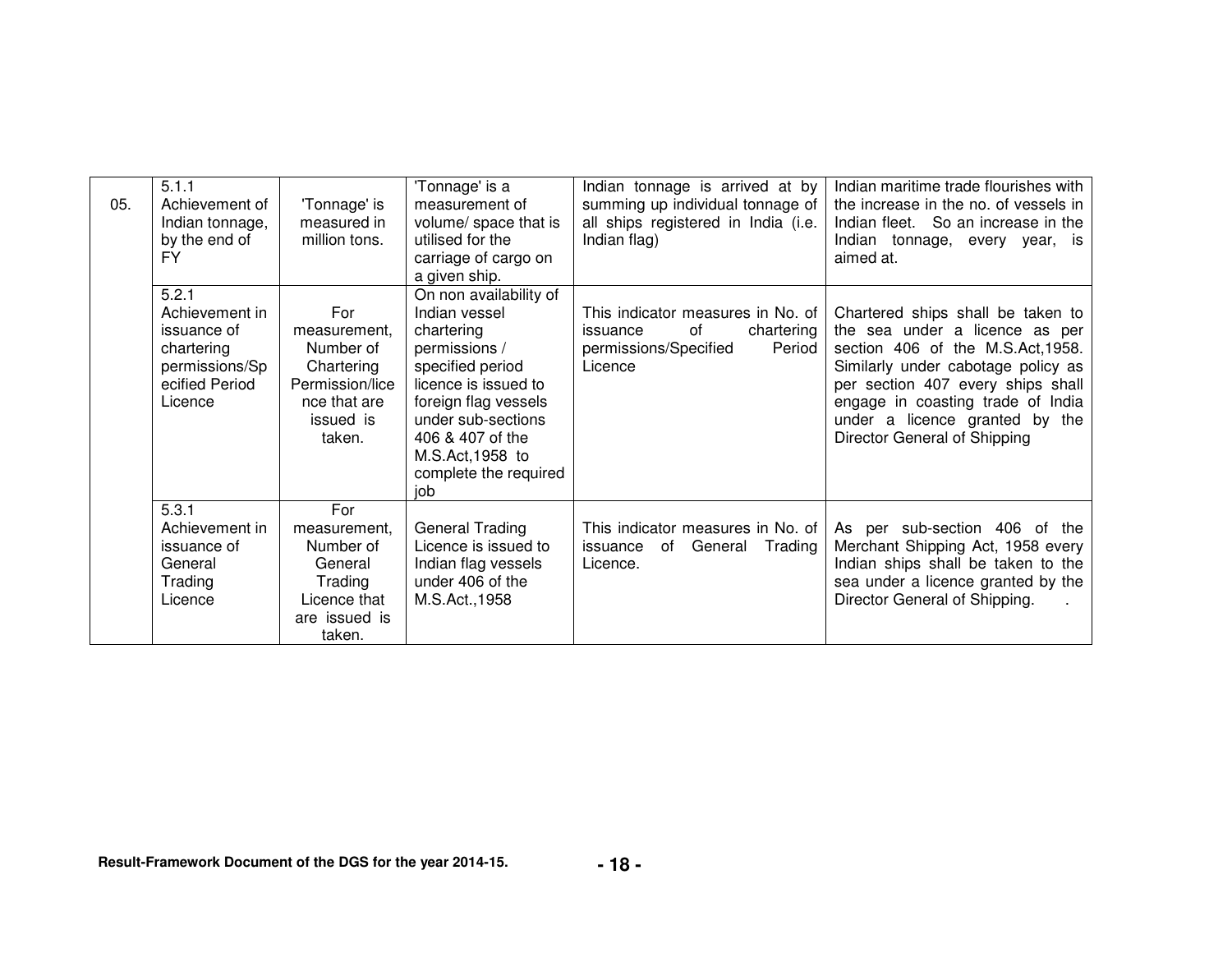#### **Section 5:**

## **Specific performance requirements from other departments that are critical for delivering agreed results.**

| Loca-<br>tion<br>Type | <b>State</b> | Organisa-<br>tion Type | <b>Organis</b><br>a-tion<br><b>Name</b> | Relevant<br><b>success</b><br>indicator | What is your<br>requirement from<br>this organisation | <b>Justification</b><br>for this<br>requirement | <b>Please</b><br>quantify your<br>require-ment<br>from this<br>organisation | What happens if<br>vour<br>requirement is<br>not met |
|-----------------------|--------------|------------------------|-----------------------------------------|-----------------------------------------|-------------------------------------------------------|-------------------------------------------------|-----------------------------------------------------------------------------|------------------------------------------------------|
|                       | (2)          | (3)                    | (4)                                     | (5)                                     | (6)                                                   |                                                 | (8)                                                                         | (9)                                                  |

| With- | All |               |         |            |                   | DGS, as the             | This cannot be  | of<br>The<br>quality  |
|-------|-----|---------------|---------|------------|-------------------|-------------------------|-----------------|-----------------------|
| in.   |     | Indian        |         | 2.1.1      | Co-operation of   | designated Maritime     | quantified in   | education imparted    |
| India |     | maritime      | Various | Achieveme  | all to accept the | Administrator is        | numbers, but    | cannot<br>be          |
|       |     | University,   |         | nts of CIP | new system and    | required to put in      | the             | accurately            |
|       |     | private &     |         | & grading  | encourage self-   | place an adequate &     | achievement     | measured and as a     |
|       |     | Govt. run     |         | of pre-sea | implementation of | suitable mechanism      | will reflect in | result the strengths  |
|       |     | pre-sea       |         | maritime   | the new           | for monitoring,         | the quality and | and/or weaknesses     |
|       |     | maritime      |         | training   | guidelines.       | supervision and         | robust-ness of  | maritime<br>οf<br>the |
|       |     | training      |         | institutes |                   | quality control thereof | Indian maritime | education<br>system   |
|       |     | institutes    |         |            |                   | to ensure the           | education and   | be<br>cannot          |
|       |     | and           |         |            |                   | employability of        | training, on a  | accurately            |
|       |     | Recognized    |         |            |                   | Indian seafarers and    | sustainable &   | evaluated/            |
|       |     | Organizations |         |            |                   | enable an increase in   | long term       | addressed.            |
|       |     | (IACS         |         |            |                   | the share of Indian     | basis.          |                       |
|       |     | Members)      |         |            |                   | seafarers, globally,    |                 |                       |
|       |     |               |         |            |                   | as per the National     |                 |                       |
|       |     |               |         |            |                   | Maritime Agenda:-       |                 |                       |
|       |     |               |         |            |                   | 2010-2020               |                 |                       |

|  | Private and<br>Govt. run<br>Various<br>post-sea<br>maritime<br>training<br>institutes, | 2.2.1.<br>Achieveme<br>nt of CIP &<br>grading of<br>post-sea | Co-operation of<br>all to formulate<br>the new CIP &<br>grading system | Ensure the<br>employability of<br>Indian seafarers $-$<br>and enable an<br>increase in the | Achievement<br>will reflect in<br>the quality<br>and robust-<br>ness of Indian | Indian officers are<br>facing<br>competition<br>from<br>nations<br>other<br>in<br>their<br>of<br>respect |
|--|----------------------------------------------------------------------------------------|--------------------------------------------------------------|------------------------------------------------------------------------|--------------------------------------------------------------------------------------------|--------------------------------------------------------------------------------|----------------------------------------------------------------------------------------------------------|
|--|----------------------------------------------------------------------------------------|--------------------------------------------------------------|------------------------------------------------------------------------|--------------------------------------------------------------------------------------------|--------------------------------------------------------------------------------|----------------------------------------------------------------------------------------------------------|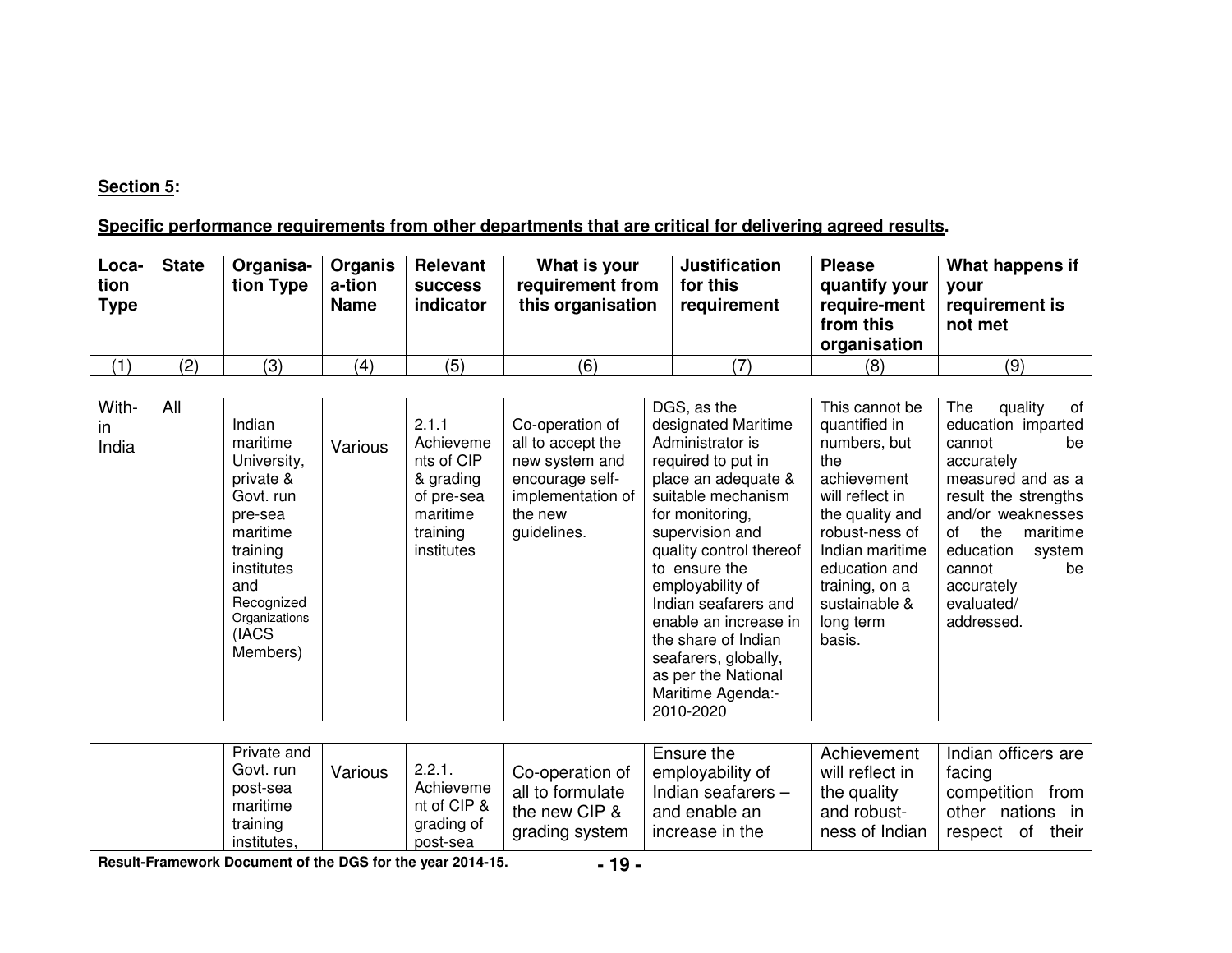| Recongize<br>Organizatio<br>ns.<br>shipping<br>companies<br>and<br>employers<br>representat<br>-ives | maritime<br>institutes | for competency<br>based courses<br>and training<br>providers is<br>expected. | share of Indian<br>seafarers, globally,<br>as per the National<br>Maritime Agenda :-<br>2010-2020 | maritime<br>education and<br>training. | employment.<br>Their competence<br>levels are needed<br>properly<br>be<br>to<br>lest<br>monitored,<br>India may lose its<br>key position as a<br>major man-power<br>supplying nation. |
|------------------------------------------------------------------------------------------------------|------------------------|------------------------------------------------------------------------------|---------------------------------------------------------------------------------------------------|----------------------------------------|---------------------------------------------------------------------------------------------------------------------------------------------------------------------------------------|
|                                                                                                      |                        |                                                                              |                                                                                                   |                                        |                                                                                                                                                                                       |

| With-<br>in<br>India | New<br>Delhi | Various<br>inter-<br>connected<br><b>Ministries</b><br>under the<br>Govt. of<br>India in the<br>case of<br>DCNs on<br>ratification<br>of<br>convention<br>s and for<br>consequent<br>ial<br>amendmen<br>ts of the<br>MS Act;<br>and<br>Ministry of<br>Shipping &<br>Ministry of<br>Law in the<br>case of MS<br>Rules. | Ministry<br>of Shipp-<br>ing,<br>Ministry<br>of Law &<br>various<br>other<br><b>Ministries</b><br>of the<br>Govt. of<br>India. | 3.1.1<br>Number of<br>Submission<br>s or re-<br>submission<br>s of Draft<br>Cabinet<br>Notes to<br>the<br>Ministry.<br>3.2.1.<br>Number of<br>forwarding<br>& re-<br>forwarding<br>of the draft<br>Rules to<br>the<br>Ministry. | After inter-<br>ministerial<br>consultations<br>followed by vetting<br>of the Law Ministry,<br>Gol a proposal is<br>submitted to the<br>Union Cabinet and<br>after an approval of<br>the Cabinet, a<br>proposed Bill is<br>introduced in the<br>Parliament. Upon<br>its successful<br>passage, the<br>instrument of<br>accession is signed<br>with the assent of<br>the President of<br>India and is<br>deposited with the<br>IMO/ILO.<br>In case of Rules,<br>after vetting by the | To ratify various<br>global maritime<br>Conventions,<br>adopted by<br>international<br>bodies like the<br>IMO/ILO, inputs<br>from these<br>Ministries of the<br>Gol are<br>required. | This can not<br>be quantified.<br>However,<br>timely<br>approvals<br>/vetting by the<br>Ministry of<br>Shipping &<br>Ministry of<br>Law Gol, after<br>their<br>submissions<br>to the MoS,<br>Gol, are<br>required to<br>proceed<br>further. | timely<br>In<br>case<br>inputs/ comments<br>/vetting<br>of the<br>draft<br>proposals<br>are not received,<br>then the desired<br>targets may not<br>be able<br>to be<br>achieved,<br>which<br>may result in the<br>weakening<br>оf<br>legal<br>framework<br>for the<br>maritime<br>in.<br>the<br>sector<br>country. |
|----------------------|--------------|-----------------------------------------------------------------------------------------------------------------------------------------------------------------------------------------------------------------------------------------------------------------------------------------------------------------------|--------------------------------------------------------------------------------------------------------------------------------|---------------------------------------------------------------------------------------------------------------------------------------------------------------------------------------------------------------------------------|-------------------------------------------------------------------------------------------------------------------------------------------------------------------------------------------------------------------------------------------------------------------------------------------------------------------------------------------------------------------------------------------------------------------------------------------------------------------------------------|--------------------------------------------------------------------------------------------------------------------------------------------------------------------------------------|---------------------------------------------------------------------------------------------------------------------------------------------------------------------------------------------------------------------------------------------|---------------------------------------------------------------------------------------------------------------------------------------------------------------------------------------------------------------------------------------------------------------------------------------------------------------------|
|----------------------|--------------|-----------------------------------------------------------------------------------------------------------------------------------------------------------------------------------------------------------------------------------------------------------------------------------------------------------------------|--------------------------------------------------------------------------------------------------------------------------------|---------------------------------------------------------------------------------------------------------------------------------------------------------------------------------------------------------------------------------|-------------------------------------------------------------------------------------------------------------------------------------------------------------------------------------------------------------------------------------------------------------------------------------------------------------------------------------------------------------------------------------------------------------------------------------------------------------------------------------|--------------------------------------------------------------------------------------------------------------------------------------------------------------------------------------|---------------------------------------------------------------------------------------------------------------------------------------------------------------------------------------------------------------------------------------------|---------------------------------------------------------------------------------------------------------------------------------------------------------------------------------------------------------------------------------------------------------------------------------------------------------------------|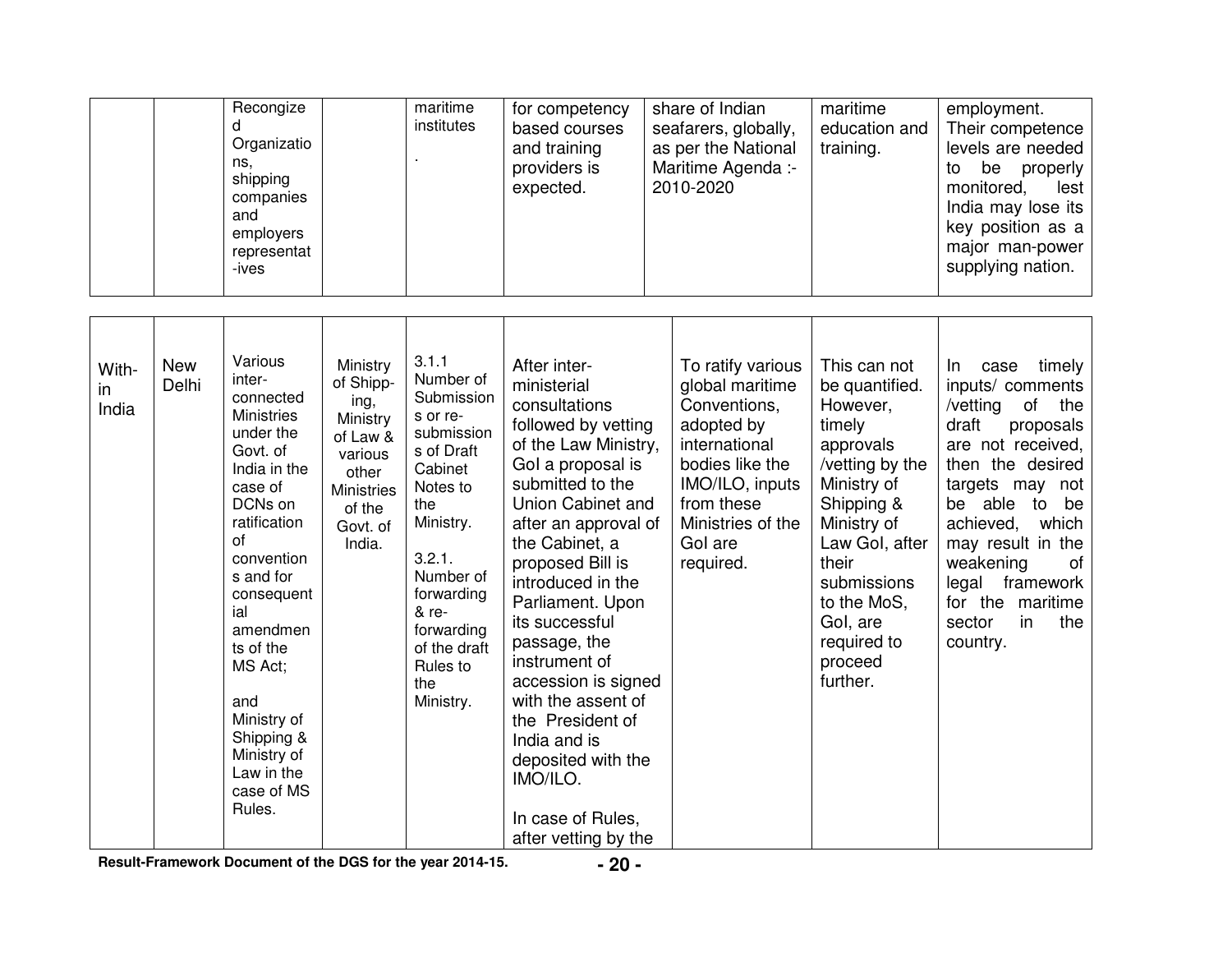|  |  | Law Ministry & the    |  |  |
|--|--|-----------------------|--|--|
|  |  | approval of the       |  |  |
|  |  | Ministry of           |  |  |
|  |  | Shipping, the rules   |  |  |
|  |  | are sent for          |  |  |
|  |  | publication in the    |  |  |
|  |  | official gazette,     |  |  |
|  |  | hence the role of all |  |  |
|  |  | these Ministries in   |  |  |
|  |  | offering timely       |  |  |
|  |  | comments /vetting     |  |  |
|  |  | of the draft          |  |  |
|  |  | proposals is very     |  |  |
|  |  | important to          |  |  |
|  |  | achieve the desired   |  |  |
|  |  | target.               |  |  |

| With-<br>-in<br>India | New<br>Delhi | Depart-<br>ment of<br>Revenue,<br>Gol. | Ministry<br>οf<br>Finance<br>&<br>Ministry<br>οf<br>Shipping<br>, Gol. | 5.1.1<br>Achievem<br>ent of<br>Indian flag<br>tonnage,<br>by the end<br>of the FY | - Timely approvals<br>of fiscal benefits for<br>the Indian flag<br>shipping industry in<br>order to increase its<br>tonnage, especially<br>on an inclusion of<br>certain incomes<br>under the tonnage<br>tax regime.<br>-Service Tax<br>benefits<br>-Seafarers<br>taxation issue.<br>- Extension of<br>certain customs<br>& central excise<br>duty relief's | To increase the<br>Indian flag<br>shipping<br>tonnage,<br>adequate fiscal<br>incentives for<br>the Indian<br>shipping<br>industry to<br>procure ships<br>and flag it under<br>the Indian<br>registry are<br>required. | This could not<br>be quantified.<br>Requires<br>timely<br>consideration<br>& approval of<br>new such<br>policies /<br>proposals. | There will not be<br>an increase in the<br>Indian<br>flag<br>tonnage,<br>and,<br>level playing field<br>the<br>for<br>Indian<br>shipping industry<br>will be lacking in<br>comparison to the<br>shipping<br>global<br>rendering<br>sector,<br>the former non-<br>competitive. |
|-----------------------|--------------|----------------------------------------|------------------------------------------------------------------------|-----------------------------------------------------------------------------------|-------------------------------------------------------------------------------------------------------------------------------------------------------------------------------------------------------------------------------------------------------------------------------------------------------------------------------------------------------------|-----------------------------------------------------------------------------------------------------------------------------------------------------------------------------------------------------------------------|----------------------------------------------------------------------------------------------------------------------------------|-------------------------------------------------------------------------------------------------------------------------------------------------------------------------------------------------------------------------------------------------------------------------------|
|                       |              |                                        |                                                                        |                                                                                   | /exemptions.                                                                                                                                                                                                                                                                                                                                                |                                                                                                                                                                                                                       |                                                                                                                                  |                                                                                                                                                                                                                                                                               |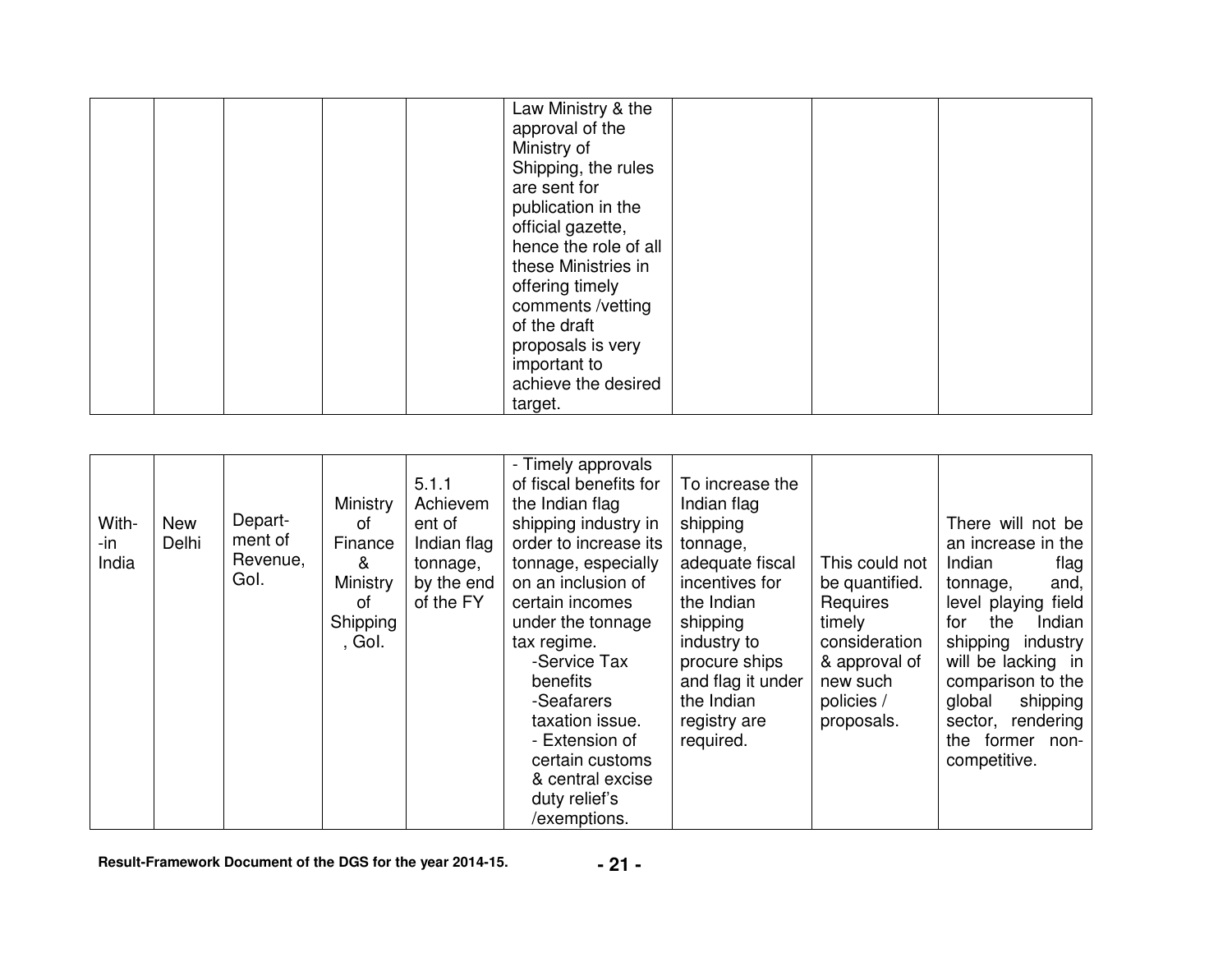# **Section 6:**

## **Outcome / Impact of activities of department /ministry**

| Sr.<br>No. | Outcome / Impact                                                                                                                                                       | Jointly<br>responsible<br>for<br>influencing this outcome<br>with the<br>impact<br>following<br>organization(s)/Departments/<br>Ministry(ies)                      | <b>Success</b><br>indicator(s)                                                                                                                                   | Unit      | <b>FY</b><br>2012<br>2013 | <b>FY</b><br>$2013 -$<br>2014 | <b>FY</b><br>2014-<br>2015 | <b>FY</b><br>2015-<br>2016 | <b>FY</b><br>2016-<br>2017 |
|------------|------------------------------------------------------------------------------------------------------------------------------------------------------------------------|--------------------------------------------------------------------------------------------------------------------------------------------------------------------|------------------------------------------------------------------------------------------------------------------------------------------------------------------|-----------|---------------------------|-------------------------------|----------------------------|----------------------------|----------------------------|
|            | $\mathbf{2}$                                                                                                                                                           | 3                                                                                                                                                                  | 4                                                                                                                                                                | 5         | 6                         | 7                             | 8                          | 9                          | 10                         |
|            |                                                                                                                                                                        |                                                                                                                                                                    |                                                                                                                                                                  |           |                           |                               |                            |                            |                            |
| 1.         | To raise the standard and<br>quality of maritime education<br>and training in India at the<br>maritime training institutes<br>conducting 'pre-sea' training<br>courses | 1. Indian Maritime University,<br>2. DGS approved Maritime<br>Training Institutes [MTIs] and<br>3. Employers (Indian and foreign<br>flag ship owners and managers) | 2.1.1 No. of<br>DGS approved<br>MTIs graded<br>and certified<br>through the CIP                                                                                  | No.       |                           | 01                            | 42                         | 82                         | 82                         |
|            | To raise the standard and<br>quality of maritime education<br>and training in India at the<br>maritime training institutes<br>conducting 'post-sea' courses            | 1. Indian Maritime University,<br>2. DGS approved Maritime<br>Training Institutes &<br>3. Employers (Indian and foreign<br>flag ship owners and managers)          | 2.2.2<br>Formulation of<br>guidelines of<br>CIP & grading<br>for maritime<br>training<br>institutes<br>conducting post<br>-sea [maritime<br>training]<br>courses | <b>No</b> |                           |                               |                            |                            |                            |

| 2. | Submission of DCN by the<br>enables<br>Directorate<br>Ministry<br>process<br>to<br>proposal for seeking the Ministerial consultation]<br>approval of the cabinet for on<br>Accession of<br>International | Ministry of Shipping,<br>the  , Ministry of Law & other<br>the   concerned Ministries [inter | 3.1.1 Number<br>of Submissions<br>or re-<br>submissions of<br><b>Draft Cabinet</b><br>Notes to the | No. |  |  |  |  |  |
|----|----------------------------------------------------------------------------------------------------------------------------------------------------------------------------------------------------------|----------------------------------------------------------------------------------------------|----------------------------------------------------------------------------------------------------|-----|--|--|--|--|--|
|----|----------------------------------------------------------------------------------------------------------------------------------------------------------------------------------------------------------|----------------------------------------------------------------------------------------------|----------------------------------------------------------------------------------------------------|-----|--|--|--|--|--|